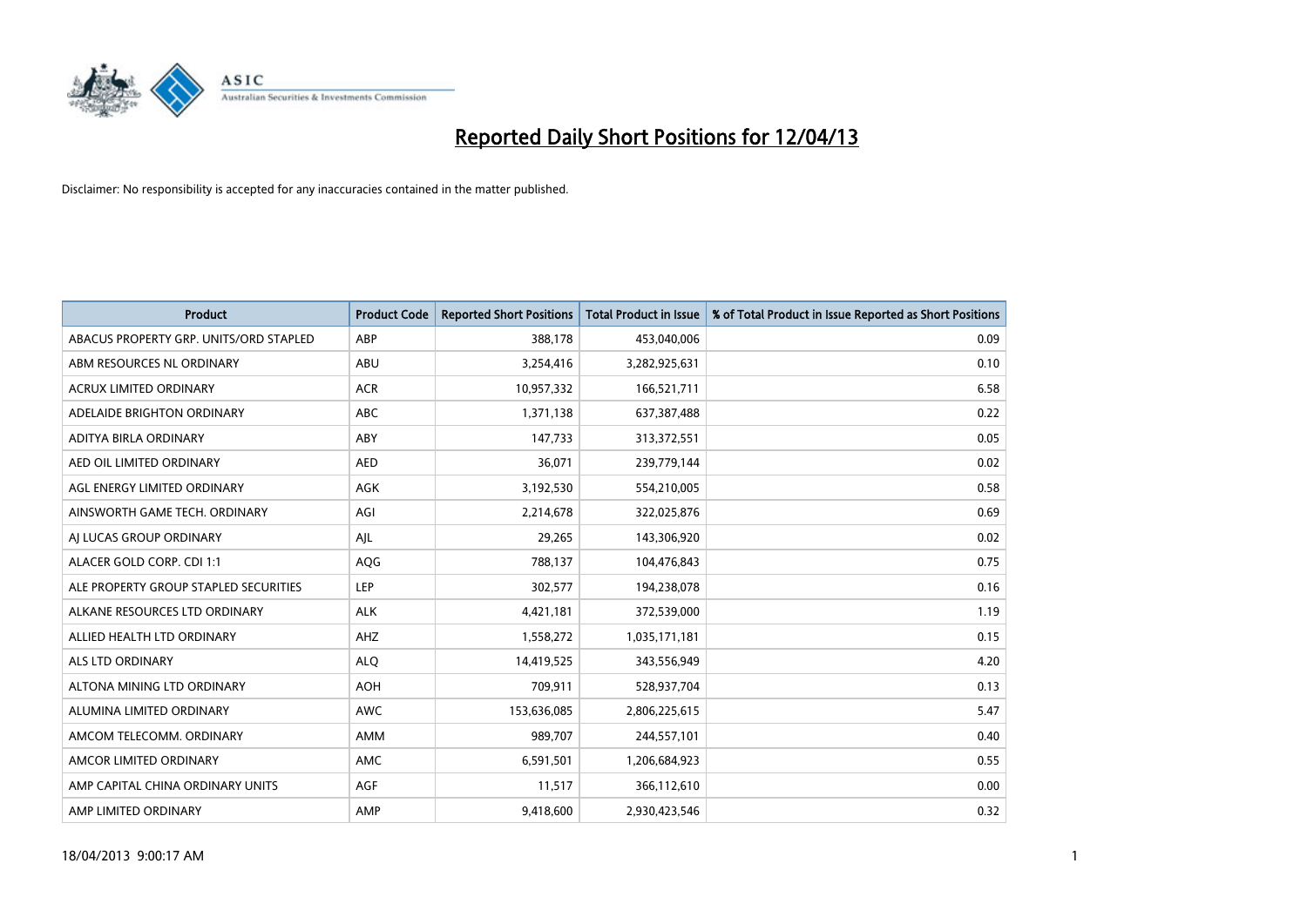

| <b>Product</b>                            | <b>Product Code</b> | <b>Reported Short Positions</b> | <b>Total Product in Issue</b> | % of Total Product in Issue Reported as Short Positions |
|-------------------------------------------|---------------------|---------------------------------|-------------------------------|---------------------------------------------------------|
| AMPELLA MINING ORDINARY                   | AMX                 | 2,965,901                       | 248,000,493                   | 1.20                                                    |
| ANGLOGOLD ASHANTI CDI 5:1                 | AGG                 | 1                               | 89,207,765                    | 0.00                                                    |
| ANSELL LIMITED ORDINARY                   | <b>ANN</b>          | 9,399,148                       | 130,818,006                   | 7.18                                                    |
| ANTARES ENERGY LTD ORDINARY               | AZZ                 | 484,582                         | 257,000,000                   | 0.19                                                    |
| ANZ BANKING GRP LTD ORDINARY              | ANZ                 | 2,941,573                       | 2,743,728,688                 | 0.11                                                    |
| APA GROUP STAPLED SECURITIES              | APA                 | 8,686,723                       | 835,750,807                   | 1.04                                                    |
| APN NEWS & MEDIA ORDINARY                 | <b>APN</b>          | 16,165,019                      | 661,526,586                   | 2.44                                                    |
| AQUARIUS PLATINUM. ORDINARY               | <b>AOP</b>          | 10,882,022                      | 486,851,336                   | 2.24                                                    |
| AQUILA RESOURCES ORDINARY                 | <b>AQA</b>          | 10,440,682                      | 411,804,442                   | 2.54                                                    |
| ARAFURA RESOURCE LTD ORDINARY             | ARU                 | 381,677                         | 441,270,644                   | 0.09                                                    |
| ARB CORPORATION ORDINARY                  | ARP                 | 209,025                         | 72,481,302                    | 0.29                                                    |
| ARDENT LEISURE GROUP STAPLED SECURITIES   | AAD                 | 3,544,793                       | 397,803,987                   | 0.89                                                    |
| ARISTOCRAT LEISURE ORDINARY               | ALL                 | 7,844,160                       | 551,418,047                   | 1.42                                                    |
| ARRIUM LTD ORDINARY                       | ARI                 | 6,114,139                       | 1,351,527,328                 | 0.45                                                    |
| ASCIANO LIMITED ORDINARY                  | <b>AIO</b>          | 7,265,917                       | 975,385,664                   | 0.74                                                    |
| ASG GROUP LIMITED ORDINARY                | <b>ASZ</b>          | 1,513,917                       | 206,720,839                   | 0.73                                                    |
| ASPEN GROUP ORD/UNITS STAPLED             | APZ                 | 56,027                          | 1,192,665,422                 | 0.00                                                    |
| ASPIRE MINING LTD ORDINARY                | AKM                 | 40,949                          | 655,594,556                   | 0.01                                                    |
| ASTRO JAP PROP GROUP STAPLED US PROHIBIT. | AJA                 | 79,738                          | 67,211,752                    | 0.12                                                    |
| ASX LIMITED ORDINARY                      | ASX                 | 2,557,797                       | 175,136,729                   | 1.46                                                    |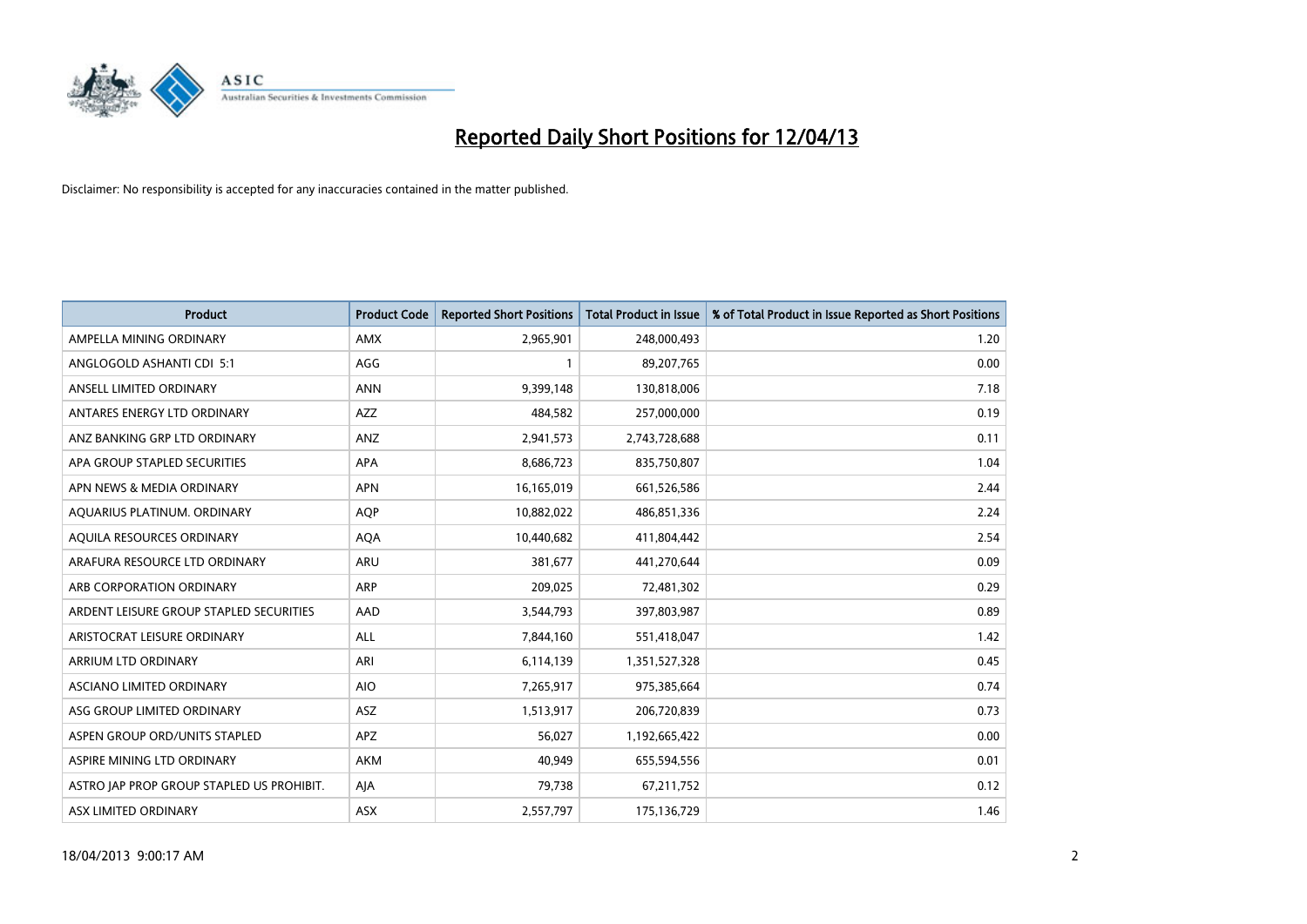

| <b>Product</b>                       | <b>Product Code</b> | <b>Reported Short Positions</b> | <b>Total Product in Issue</b> | % of Total Product in Issue Reported as Short Positions |
|--------------------------------------|---------------------|---------------------------------|-------------------------------|---------------------------------------------------------|
| ATLAS IRON LIMITED ORDINARY          | <b>AGO</b>          | 33,969,598                      | 909,718,409                   | 3.73                                                    |
| AURIZON HOLDINGS LTD ORDINARY        | AZI                 | 7,951,110                       | 2,137,284,503                 | 0.37                                                    |
| <b>AURORA OIL &amp; GAS ORDINARY</b> | <b>AUT</b>          | 4,681,607                       | 447,885,778                   | 1.05                                                    |
| AUSDRILL LIMITED ORDINARY            | ASL                 | 5,005,349                       | 309,585,297                   | 1.62                                                    |
| AUSENCO LIMITED ORDINARY             | AAX                 | 342,885                         | 123,527,574                   | 0.28                                                    |
| <b>AUSTAL LIMITED ORDINARY</b>       | ASB                 | 794,775                         | 346,007,639                   | 0.23                                                    |
| AUSTIN ENGINEERING ORDINARY          | ANG                 | 442,198                         | 73,164,403                    | 0.60                                                    |
| AUSTRALAND PROPERTY STAPLED SECURITY | <b>ALZ</b>          | 339,202                         | 578,324,670                   | 0.06                                                    |
| AUSTRALIAN AGRICULT, ORDINARY        | AAC                 | 1,491,178                       | 312,905,085                   | 0.48                                                    |
| AUSTRALIAN FOUNDAT, ORDINARY         | AFI                 | 130                             | 1,037,326,459                 | 0.00                                                    |
| AUSTRALIAN INFRASTR. UNITS/ORDINARY  | <b>AIX</b>          | 9,590,059                       | 620,733,944                   | 1.54                                                    |
| AUSTRALIAN PHARM, ORDINARY           | API                 | 229,809                         | 488,115,883                   | 0.05                                                    |
| AUTOMOTIVE HOLDINGS ORDINARY         | AHE                 | 450,220                         | 260,579,682                   | 0.17                                                    |
| AVIENNINGS LIMITED ORDINARY          | <b>AVI</b>          | 67,781                          | 274,588,694                   | 0.02                                                    |
| AWE LIMITED ORDINARY                 | <b>AWE</b>          | 4,510,208                       | 522,116,985                   | 0.86                                                    |
| AZIMUTH RES LTD ORDINARY             | <b>AZH</b>          | 845,180                         | 430,626,680                   | 0.20                                                    |
| BANDANNA ENERGY ORDINARY             | <b>BND</b>          | 24,224,714                      | 528,481,199                   | 4.58                                                    |
| BANK OF QUEENSLAND. ORDINARY         | <b>BOQ</b>          | 4,352,507                       | 312,878,919                   | 1.39                                                    |
| <b>BASE RES LIMITED ORDINARY</b>     | <b>BSE</b>          | 520,019                         | 561,840,029                   | 0.09                                                    |
| BATHURST RESOURCES ORDINARY          | <b>BTU</b>          | 33,220,760                      | 697,247,997                   | 4.76                                                    |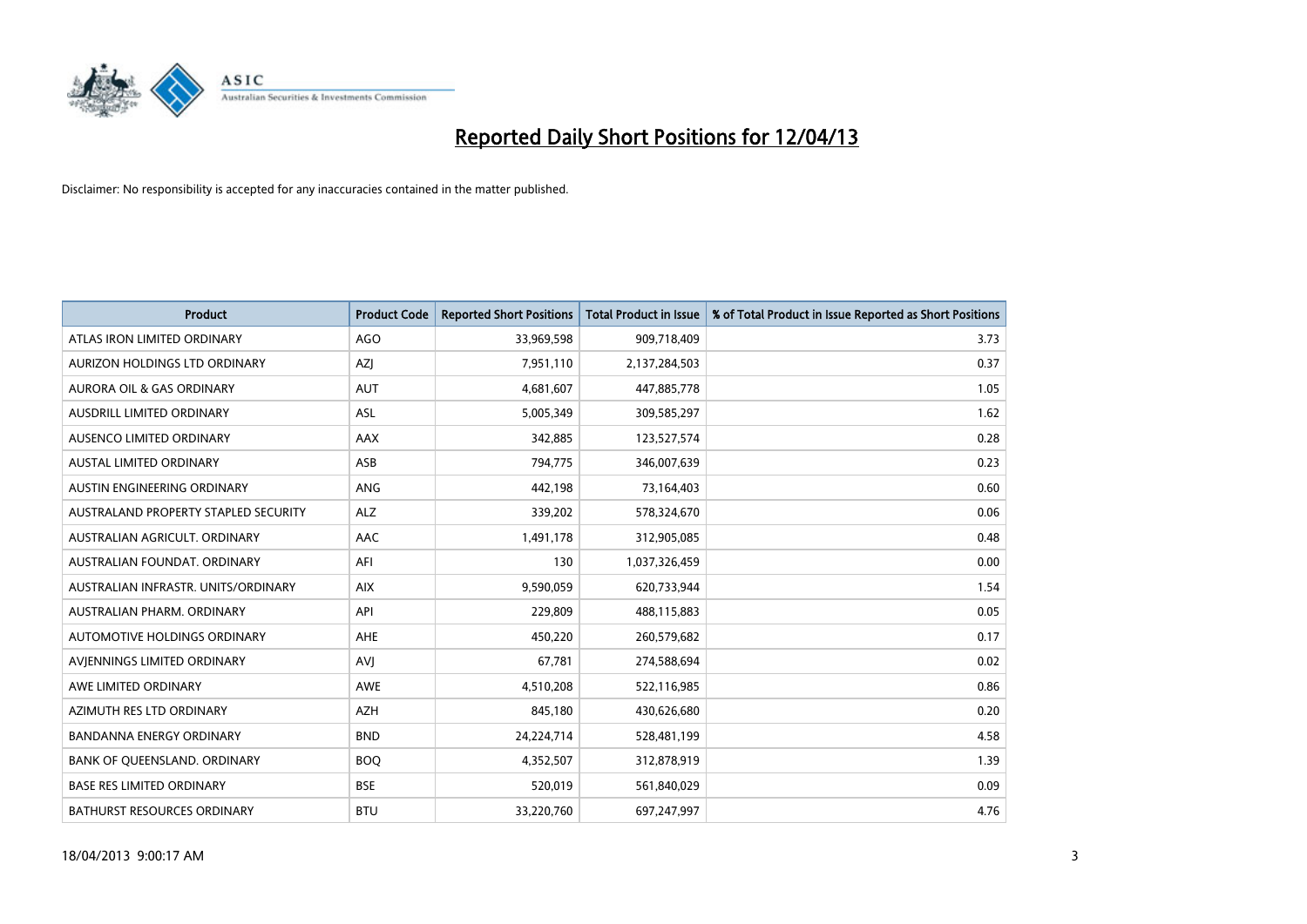

| <b>Product</b>                                | <b>Product Code</b> | <b>Reported Short Positions</b> | <b>Total Product in Issue</b> | % of Total Product in Issue Reported as Short Positions |
|-----------------------------------------------|---------------------|---------------------------------|-------------------------------|---------------------------------------------------------|
| <b>BC IRON LIMITED ORDINARY</b>               | <b>BCI</b>          | 177,276                         | 123,104,384                   | 0.14                                                    |
| BEACH ENERGY LIMITED ORDINARY                 | <b>BPT</b>          | 13,760,647                      | 1,267,805,688                 | 1.09                                                    |
| BEADELL RESOURCE LTD ORDINARY                 | <b>BDR</b>          | 18,333,949                      | 769,677,280                   | 2.38                                                    |
| BENDIGO AND ADELAIDE ORDINARY                 | <b>BEN</b>          | 13,937,485                      | 407,153,612                   | 3.42                                                    |
| BERKELEY RESOURCES ORDINARY                   | <b>BKY</b>          | 141,193                         | 179,393,273                   | 0.08                                                    |
| <b>BHP BILLITON LIMITED ORDINARY</b>          | <b>BHP</b>          | 10,669,970                      | 3,211,691,105                 | 0.33                                                    |
| <b>BILLABONG ORDINARY</b>                     | <b>BBG</b>          | 9,955,681                       | 478,944,292                   | 2.08                                                    |
| BLACKMORES LIMITED ORDINARY                   | <b>BKL</b>          | 4,017                           | 16,972,069                    | 0.02                                                    |
| <b>BLACKTHORN RESOURCES ORD US PROHIBITED</b> | <b>BTR</b>          | 345,615                         | 164,285,950                   | 0.21                                                    |
| <b>BLUESCOPE STEEL LTD ORDINARY</b>           | <b>BSL</b>          | 6,196,796                       | 558,243,305                   | 1.11                                                    |
| <b>BOART LONGYEAR ORDINARY</b>                | <b>BLY</b>          | 12,485,675                      | 461,163,412                   | 2.71                                                    |
| <b>BORAL LIMITED, ORDINARY</b>                | <b>BLD</b>          | 21,821,252                      | 774,000,641                   | 2.82                                                    |
| <b>BRADKEN LIMITED ORDINARY</b>               | <b>BKN</b>          | 7,650,578                       | 169,240,662                   | 4.52                                                    |
| <b>BRAMBLES LIMITED ORDINARY</b>              | <b>BXB</b>          | 2,102,879                       | 1,557,187,259                 | 0.14                                                    |
| BREVILLE GROUP LTD ORDINARY                   | <b>BRG</b>          | 879,204                         | 130,095,322                   | 0.68                                                    |
| BRICKWORKS LIMITED ORDINARY                   | <b>BKW</b>          | 259                             | 147,818,132                   | 0.00                                                    |
| BROCKMAN MINING LTD ORDINARY                  | <b>BCK</b>          | 91,872                          | 7,894,482,131                 | 0.00                                                    |
| BT INVESTMENT MNGMNT ORDINARY                 | <b>BTT</b>          | 13,130                          | 274,214,460                   | 0.00                                                    |
| <b>BUCCANEER ENERGY LTD ORDINARY</b>          | <b>BCC</b>          | 250,000                         | 1,519,445,371                 | 0.02                                                    |
| <b>BURU ENERGY ORDINARY</b>                   | <b>BRU</b>          | 18,129,491                      | 274,036,429                   | 6.62                                                    |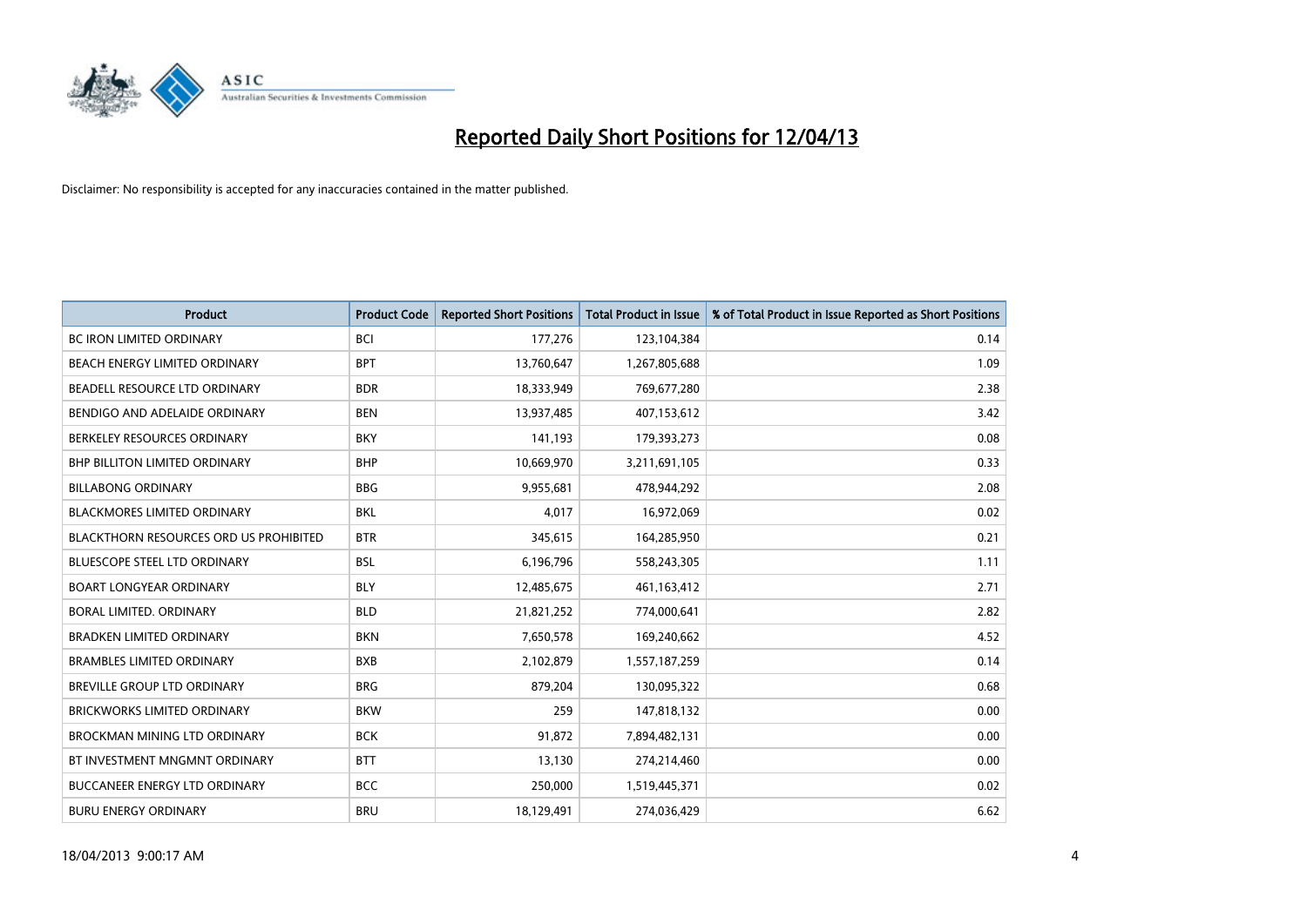

| <b>Product</b>                          | <b>Product Code</b> | <b>Reported Short Positions</b> | <b>Total Product in Issue</b> | % of Total Product in Issue Reported as Short Positions |
|-----------------------------------------|---------------------|---------------------------------|-------------------------------|---------------------------------------------------------|
| <b>BWP TRUST ORDINARY UNITS</b>         | <b>BWP</b>          | 4,184,581                       | 537,753,954                   | 0.78                                                    |
| CABCHARGE AUSTRALIA ORDINARY            | CAB                 | 7,606,160                       | 120,430,683                   | 6.32                                                    |
| <b>CALIBRE GROUP LTD ORDINARY</b>       | <b>CGH</b>          | 213,535                         | 307,378,401                   | 0.07                                                    |
| CALTEX AUSTRALIA ORDINARY               | <b>CTX</b>          | 3,994,237                       | 270,000,000                   | 1.48                                                    |
| CAPE LAMBERT RES LTD ORDINARY           | <b>CFE</b>          | 695,952                         | 687,283,792                   | 0.10                                                    |
| CARABELLA RES LTD ORDINARY              | <b>CLR</b>          | 153,326                         | 152,361,547                   | 0.10                                                    |
| <b>CARBON ENERGY ORDINARY</b>           | <b>CNX</b>          | 48,071                          | 782,684,355                   | 0.01                                                    |
| <b>CARDNO LIMITED ORDINARY</b>          | CDD                 | 7,186,229                       | 143,726,327                   | 5.00                                                    |
| CARNARVON PETROLEUM ORDINARY            | <b>CVN</b>          | 90,191                          | 934,109,501                   | 0.01                                                    |
| CARSALES.COM LTD ORDINARY               | <b>CRZ</b>          | 3,927,688                       | 236,105,995                   | 1.66                                                    |
| <b>CASH CONVERTERS ORDINARY</b>         | CCV                 | 347,430                         | 423,861,025                   | 0.08                                                    |
| CENTRAL PETROLEUM ORDINARY              | <b>CTP</b>          | 1,057,097                       | 1,440,078,845                 | 0.07                                                    |
| <b>CERAMIC FUEL CELLS ORDINARY</b>      | <b>CFU</b>          | 741,996                         | 1,559,231,320                 | 0.05                                                    |
| CFS RETAIL TRUST GRP STAPLED SECURITIES | <b>CFX</b>          | 69,147,557                      | 2,828,495,659                 | 2.44                                                    |
| CHALLENGER DIV.PRO. STAPLED UNITS       | <b>CDI</b>          | 56,218                          | 214,101,013                   | 0.03                                                    |
| <b>CHALLENGER LIMITED ORDINARY</b>      | <b>CGF</b>          | 2,944,935                       | 532,319,752                   | 0.55                                                    |
| CHARTER HALL GROUP STAPLED US PROHIBIT. | <b>CHC</b>          | 174,655                         | 302,262,312                   | 0.06                                                    |
| <b>CHARTER HALL RETAIL UNITS</b>        | <b>CQR</b>          | 2,014,022                       | 337,582,974                   | 0.60                                                    |
| <b>CHORUS LIMITED ORDINARY</b>          | <b>CNU</b>          | 277,407                         | 385,082,123                   | 0.07                                                    |
| CITIGOLD CORP LTD ORDINARY              | <b>CTO</b>          | 153,427                         | 1,352,907,765                 | 0.01                                                    |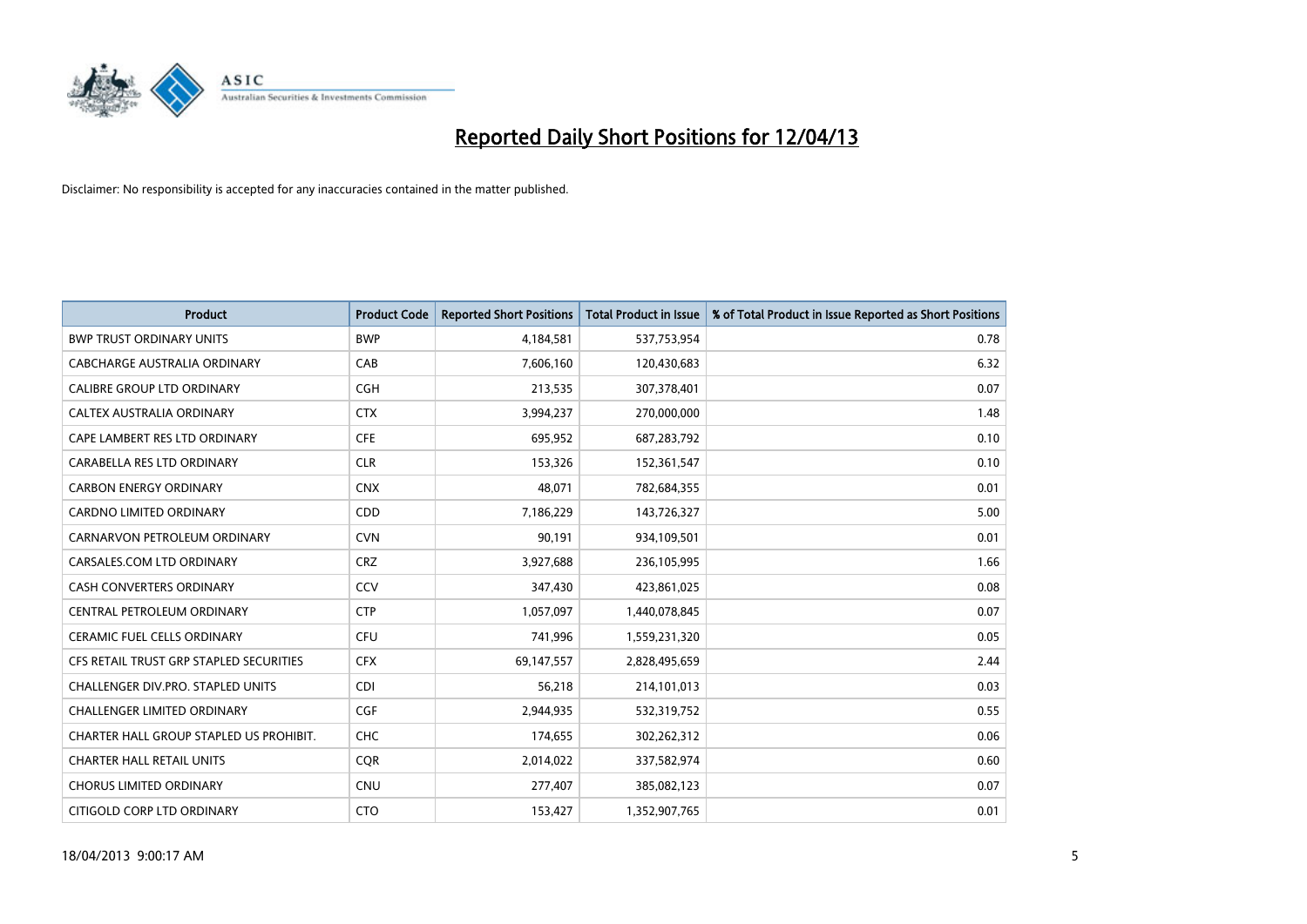

| <b>Product</b>                          | <b>Product Code</b> | <b>Reported Short Positions</b> | <b>Total Product in Issue</b> | % of Total Product in Issue Reported as Short Positions |
|-----------------------------------------|---------------------|---------------------------------|-------------------------------|---------------------------------------------------------|
| <b>CLEAN SEAS TUNA RIGHTS 16-APR-13</b> | <b>CSSR</b>         | 1                               | 300,658,898                   | 0.00                                                    |
| <b>CLOUGH LIMITED ORDINARY</b>          | <b>CLO</b>          | 934,679                         | 777,606,843                   | 0.12                                                    |
| COAL OF AFRICA LTD ORDINARY             | <b>CZA</b>          | 432                             | 1,048,368,613                 | 0.00                                                    |
| <b>COALSPUR MINES LTD ORDINARY</b>      | <b>CPL</b>          | 16,723,049                      | 634,248,901                   | 2.64                                                    |
| COCA-COLA AMATIL ORDINARY               | <b>CCL</b>          | 3,450,073                       | 763,590,249                   | 0.45                                                    |
| <b>COCHLEAR LIMITED ORDINARY</b>        | <b>COH</b>          | 3,906,638                       | 57,040,932                    | 6.85                                                    |
| <b>COCKATOO COAL ORDINARY</b>           | <b>COK</b>          | 12,631,690                      | 1,016,746,908                 | 1.24                                                    |
| CODAN LIMITED ORDINARY                  | <b>CDA</b>          | 199,582                         | 176,926,104                   | 0.11                                                    |
| <b>COKAL LTD ORDINARY</b>               | <b>CKA</b>          | 80,000                          | 411,046,892                   | 0.02                                                    |
| COMMONWEALTH BANK, ORDINARY             | <b>CBA</b>          | 11,018,357                      | 1,609,180,841                 | 0.68                                                    |
| COMMONWEALTH PROP ORDINARY UNITS        | <b>CPA</b>          | 13,352,806                      | 2,347,003,413                 | 0.57                                                    |
| <b>COMPASS RESOURCES ORDINARY</b>       | <b>CMR</b>          | 7,472                           | 1,403,744,100                 | 0.00                                                    |
| COMPUTERSHARE LTD ORDINARY              | <b>CPU</b>          | 10,933,282                      | 556,203,079                   | 1.97                                                    |
| <b>COOPER ENERGY LTD ORDINARY</b>       | <b>COE</b>          | 211,134                         | 329,099,922                   | 0.06                                                    |
| CORP TRAVEL LIMITED ORDINARY            | <b>CTD</b>          | 150,144                         | 77,410,044                    | 0.19                                                    |
| <b>CREDIT CORP GROUP ORDINARY</b>       | <b>CCP</b>          | 3,496                           | 45,932,899                    | 0.01                                                    |
| <b>CROMWELL PROP STAPLED SECURITIES</b> | <b>CMW</b>          | 3,372,228                       | 1,460,982,142                 | 0.23                                                    |
| <b>CROWN LIMITED ORDINARY</b>           | <b>CWN</b>          | 5,611,956                       | 728,394,185                   | 0.77                                                    |
| <b>CSG LIMITED ORDINARY</b>             | CSV                 | 101,255                         | 278,155,477                   | 0.04                                                    |
| <b>CSL LIMITED ORDINARY</b>             | <b>CSL</b>          | 1,010,675                       | 495,232,830                   | 0.20                                                    |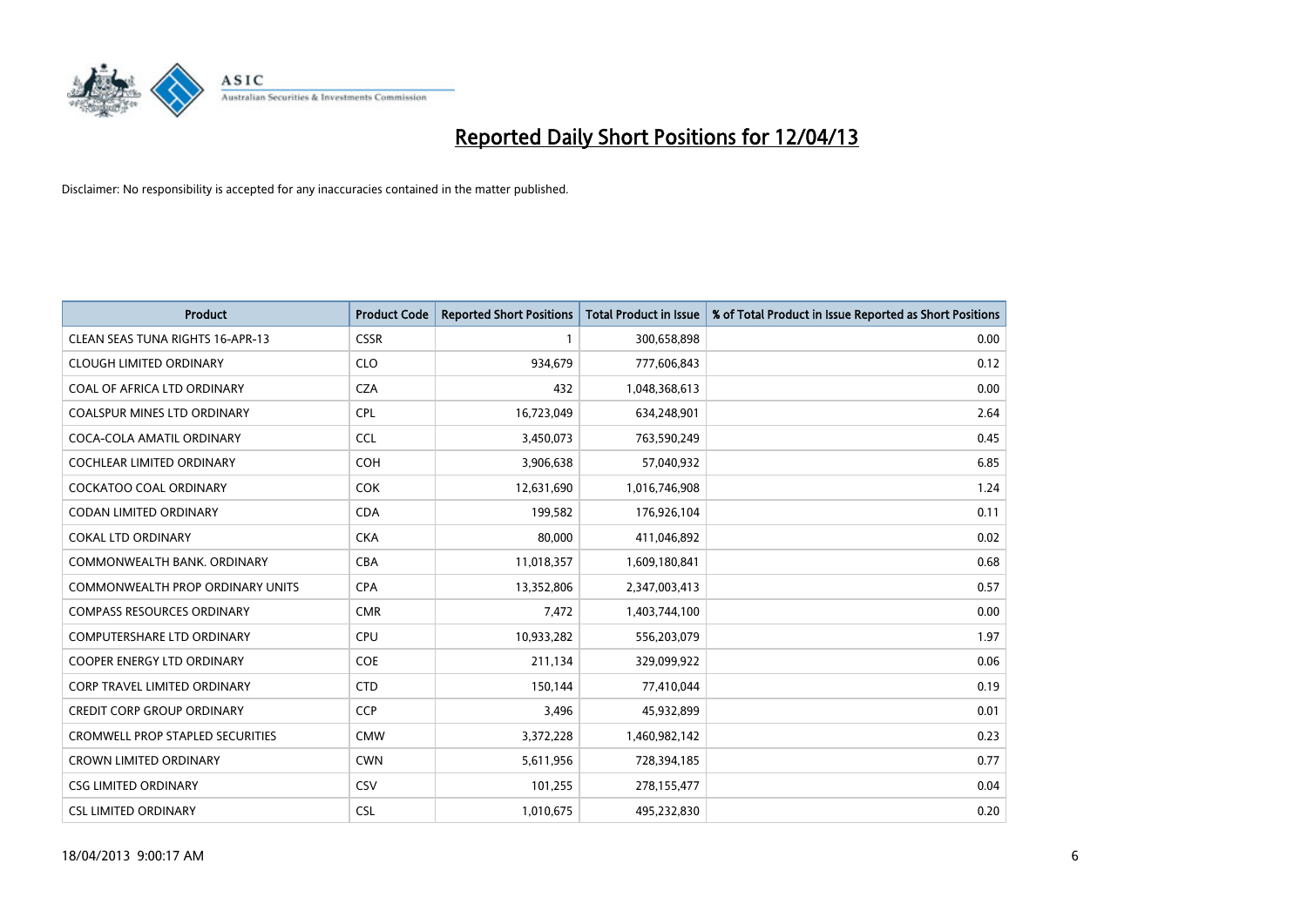

| <b>Product</b>                     | <b>Product Code</b> | <b>Reported Short Positions</b> | <b>Total Product in Issue</b> | % of Total Product in Issue Reported as Short Positions |
|------------------------------------|---------------------|---------------------------------|-------------------------------|---------------------------------------------------------|
| <b>CSR LIMITED ORDINARY</b>        | <b>CSR</b>          | 50,251,663                      | 506,000,315                   | 9.93                                                    |
| <b>CUDECO LIMITED ORDINARY</b>     | <b>CDU</b>          | 2,716,512                       | 199,877,294                   | 1.36                                                    |
| DART ENERGY LTD ORDINARY           | <b>DTE</b>          | 13,810,677                      | 878,668,388                   | 1.57                                                    |
| DATA#3 LIMITED ORDINARY            | <b>DTL</b>          | 1,372                           | 153,974,950                   | 0.00                                                    |
| DAVID JONES LIMITED ORDINARY       | <b>DJS</b>          | 52,864,553                      | 531,788,775                   | 9.94                                                    |
| DECMIL GROUP LIMITED ORDINARY      | <b>DCG</b>          | 1,755,671                       | 168,203,219                   | 1.04                                                    |
| DEXUS PROPERTY GROUP STAPLED UNITS | <b>DXS</b>          | 10,969,307                      | 4,839,024,176                 | 0.23                                                    |
| DISCOVERY METALS LTD ORDINARY      | <b>DML</b>          | 8,061,090                       | 486,986,451                   | 1.66                                                    |
| DOMINO PIZZA ENTERPR ORDINARY      | <b>DMP</b>          | 239,014                         | 70,192,674                    | 0.34                                                    |
| DORAY MINERALS LTD ORDINARY        | <b>DRM</b>          | 57,921                          | 141,866,768                   | 0.04                                                    |
| DOWNER EDI LIMITED ORDINARY        | <b>DOW</b>          | 6,309,736                       | 429,100,296                   | 1.47                                                    |
| DRILLSEARCH ENERGY ORDINARY        | <b>DLS</b>          | 3,214,501                       | 427,353,371                   | 0.75                                                    |
| DUET GROUP STAPLED US PROHIBIT.    | <b>DUE</b>          | 13,799,091                      | 1,169,314,842                 | 1.18                                                    |
| DULUXGROUP LIMITED ORDINARY        | <b>DLX</b>          | 9,852,655                       | 374,507,181                   | 2.63                                                    |
| <b>DWS LTD ORDINARY</b>            | <b>DWS</b>          | 299,369                         | 132,362,763                   | 0.23                                                    |
| ECHO ENTERTAINMENT ORDINARY        | <b>EGP</b>          | 6,958,524                       | 825,672,730                   | 0.84                                                    |
| ELDERS LIMITED ORDINARY            | <b>ELD</b>          | 16,757,907                      | 448,598,480                   | 3.74                                                    |
| ELEMENTAL MINERALS ORDINARY        | <b>ELM</b>          | 33,456                          | 288,587,228                   | 0.01                                                    |
| ELEMENTOS LIMITED ORDINARY         | <b>ELT</b>          | 16                              | 149,531,420                   | 0.00                                                    |
| <b>EMECO HOLDINGS ORDINARY</b>     | <b>EHL</b>          | 6,435,277                       | 599,675,707                   | 1.07                                                    |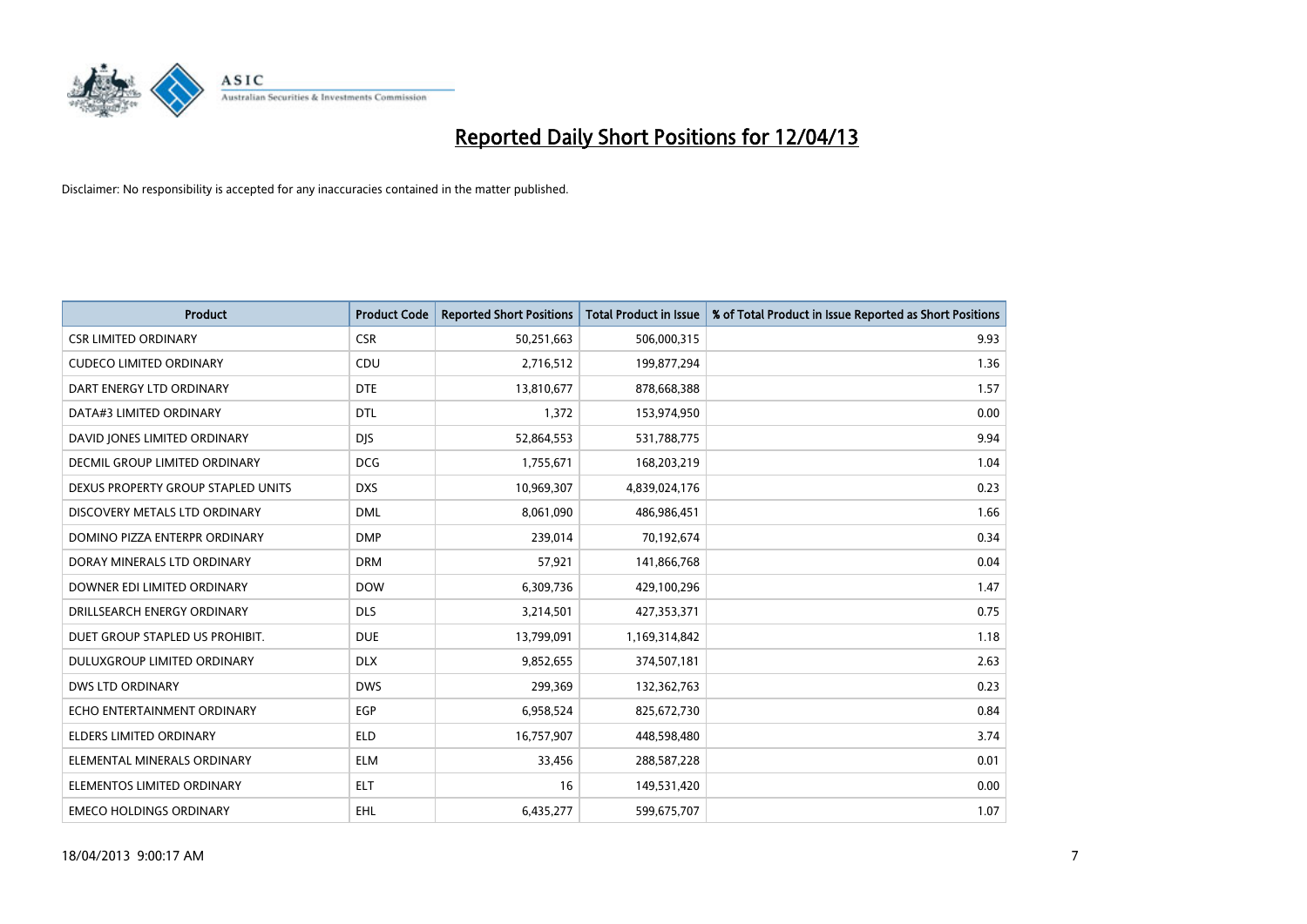

| <b>Product</b>                         | <b>Product Code</b> | <b>Reported Short Positions</b> | <b>Total Product in Issue</b> | % of Total Product in Issue Reported as Short Positions |
|----------------------------------------|---------------------|---------------------------------|-------------------------------|---------------------------------------------------------|
| <b>ENDEAVOUR MIN CORP CDI 1:1</b>      | <b>EVR</b>          | 226,282                         | 126,964,939                   | 0.18                                                    |
| ENDOCOAL LIMITED ORDINARY              | EOC                 | 304,926                         | 186,929,401                   | 0.16                                                    |
| <b>ENERGY RESOURCES ORDINARY 'A'</b>   | <b>ERA</b>          | 8,678,643                       | 517,725,062                   | 1.68                                                    |
| ENERGY WORLD CORPOR. ORDINARY          | <b>EWC</b>          | 19,737,140                      | 1,734,166,672                 | 1.14                                                    |
| <b>ENVESTRA LIMITED ORDINARY</b>       | <b>ENV</b>          | 5,178,490                       | 1,603,333,497                 | 0.32                                                    |
| EVOLUTION MINING LTD ORDINARY          | <b>EVN</b>          | 16,692,076                      | 708,092,989                   | 2.36                                                    |
| FAIRFAX MEDIA LTD ORDINARY             | <b>FXJ</b>          | 394,143,268                     | 2,351,955,725                 | 16.76                                                   |
| <b>FANTASTIC HOLDINGS ORDINARY</b>     | <b>FAN</b>          | 35,384                          | 102,739,538                   | 0.03                                                    |
| FAR LTD ORDINARY                       | <b>FAR</b>          | 22,121,932                      | 2,499,846,742                 | 0.88                                                    |
| FEDERATION CNTRES ORD/UNIT STAPLED SEC | FDC.                | 5,014,842                       | 1,427,641,565                 | 0.35                                                    |
| FKP PROPERTY GROUP STAPLED SECURITIES  | <b>FKP</b>          | 6,316,925                       | 321,578,705                   | 1.96                                                    |
| FLEETWOOD CORP ORDINARY                | <b>FWD</b>          | 3,991,437                       | 60,518,944                    | 6.60                                                    |
| FLETCHER BUILDING ORDINARY             | <b>FBU</b>          | 4,066,423                       | 684,793,538                   | 0.59                                                    |
| FLEXIGROUP LIMITED ORDINARY            | <b>FXL</b>          | 125,579                         | 287,869,669                   | 0.04                                                    |
| <b>FLIGHT CENTRE ORDINARY</b>          | <b>FLT</b>          | 11,140,281                      | 100,414,455                   | 11.09                                                   |
| FLINDERS MINES LTD ORDINARY            | <b>FMS</b>          | 2,864,562                       | 1,821,300,404                 | 0.16                                                    |
| <b>FOCUS MINERALS LTD ORDINARY</b>     | <b>FML</b>          | 27,203,455                      | 8,822,771,352                 | 0.31                                                    |
| FONTERRA SHARE FUND ORDINARY UNITS     | <b>FSF</b>          | 469,225                         | 95,806,880                    | 0.49                                                    |
| <b>FORGE GROUP LIMITED ORDINARY</b>    | FGE                 | 256,376                         | 86,169,014                    | 0.30                                                    |
| <b>FORTESCUE METALS GRP ORDINARY</b>   | <b>FMG</b>          | 188,725,468                     | 3,113,798,659                 | 6.06                                                    |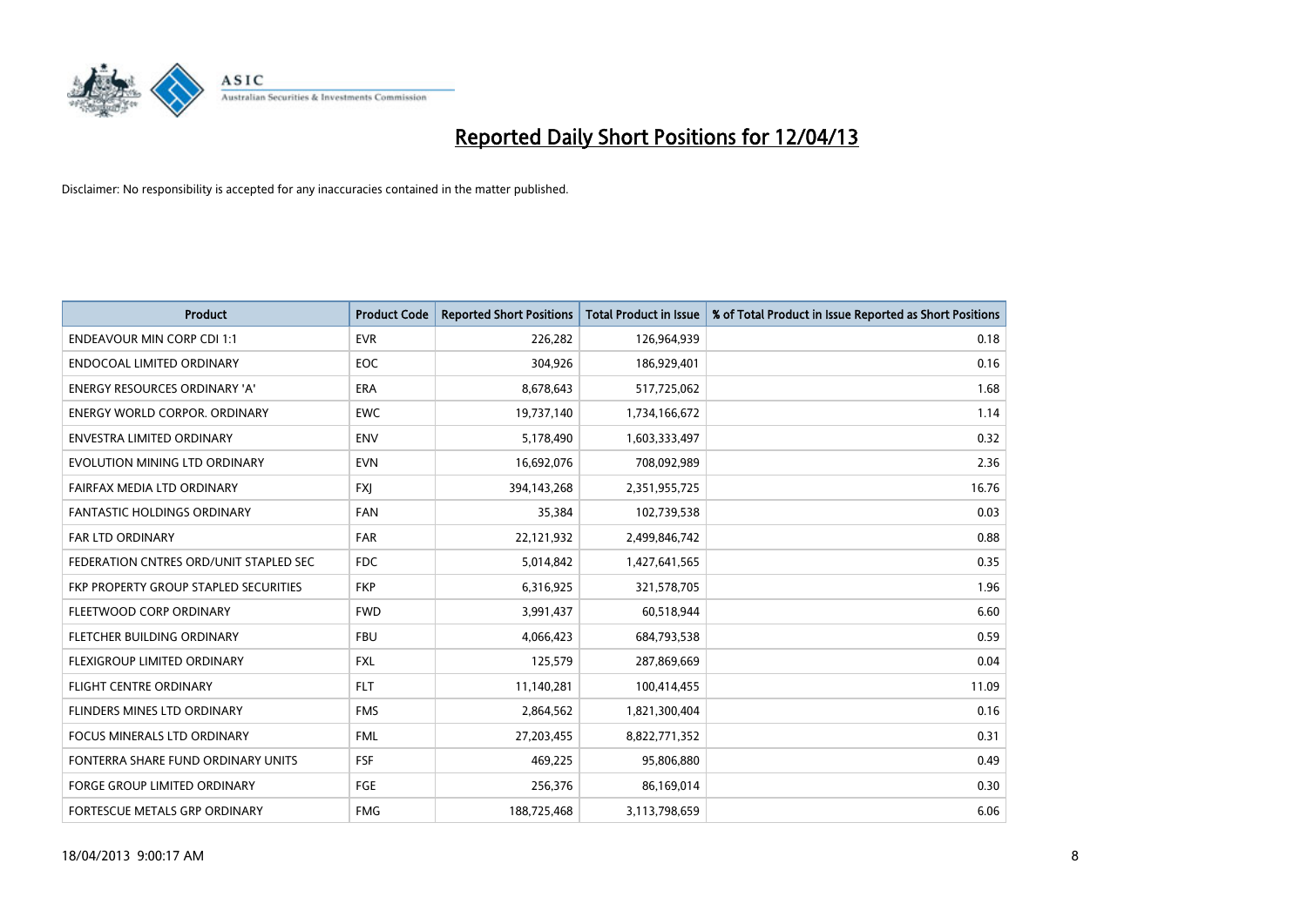

| <b>Product</b>                                   | <b>Product Code</b> | <b>Reported Short Positions</b> | <b>Total Product in Issue</b> | % of Total Product in Issue Reported as Short Positions |
|--------------------------------------------------|---------------------|---------------------------------|-------------------------------|---------------------------------------------------------|
| <b>G.U.D. HOLDINGS ORDINARY</b>                  | GUD                 | 4,851,105                       | 71,341,319                    | 6.80                                                    |
| <b>G8 EDUCATION LIMITED ORDINARY</b>             | <b>GEM</b>          | 518,027                         | 270,940,348                   | 0.19                                                    |
| <b>GALAXY RESOURCES ORDINARY</b>                 | <b>GXY</b>          | 3,500,668                       | 584,355,501                   | 0.60                                                    |
| <b>GEODYNAMICS LIMITED ORDINARY</b>              | GDY                 | 850                             | 406,452,608                   | 0.00                                                    |
| <b>GINDALBIE METALS LTD ORDINARY</b>             | GBG                 | 36,321,649                      | 1,492,154,301                 | 2.43                                                    |
| <b>GOODMAN FIELDER, ORDINARY</b>                 | <b>GFF</b>          | 47,745,626                      | 1,955,559,207                 | 2.44                                                    |
| <b>GOODMAN GROUP STAPLED</b>                     | <b>GMG</b>          | 9,796,548                       | 1,713,233,947                 | 0.57                                                    |
| <b>GPT GROUP STAPLED SEC.</b>                    | GPT                 | 5,948,297                       | 1,768,731,729                 | 0.34                                                    |
| <b>GRAINCORP LIMITED A CLASS ORDINARY</b>        | <b>GNC</b>          | 1,905,398                       | 228,855,628                   | 0.83                                                    |
| <b>GRANGE RESOURCES, ORDINARY</b>                | GRR                 | 2,060,042                       | 1,156,492,195                 | 0.18                                                    |
| <b>GREENLAND MIN EN LTD ORDINARY</b>             | GGG                 | 4,912,166                       | 571,975,263                   | 0.86                                                    |
| <b>GROWTHPOINT PROPERTY ORD/UNIT STAPLED SEC</b> | GOZ                 | 140,000                         | 402,830,366                   | 0.03                                                    |
| <b>GRYPHON MINERALS LTD ORDINARY</b>             | GRY                 | 13,827,350                      | 400,464,983                   | 3.45                                                    |
| <b>GUILDFORD COAL LTD ORDINARY</b>               | <b>GUF</b>          | 1,663,135                       | 635,046,899                   | 0.26                                                    |
| <b>GUNNS LIMITED ORDINARY</b>                    | <b>GNS</b>          | 51,772,667                      | 848,401,559                   | 6.10                                                    |
| <b>GWA GROUP LTD ORDINARY</b>                    | <b>GWA</b>          | 9,270,014                       | 304,706,899                   | 3.04                                                    |
| <b>HARVEY NORMAN ORDINARY</b>                    | <b>HVN</b>          | 91,358,604                      | 1,062,316,784                 | 8.60                                                    |
| <b>HASTIE GROUP LIMITED ORDINARY</b>             | <b>HST</b>          | 187,868                         | 137,353,504                   | 0.14                                                    |
| <b>HENDERSON GROUP CDI 1:1</b>                   | <b>HGG</b>          | 3,527,788                       | 739,664,277                   | 0.48                                                    |
| <b>HFA HOLDINGS LIMITED ORDINARY</b>             | <b>HFA</b>          | 3,809                           | 117,332,831                   | 0.00                                                    |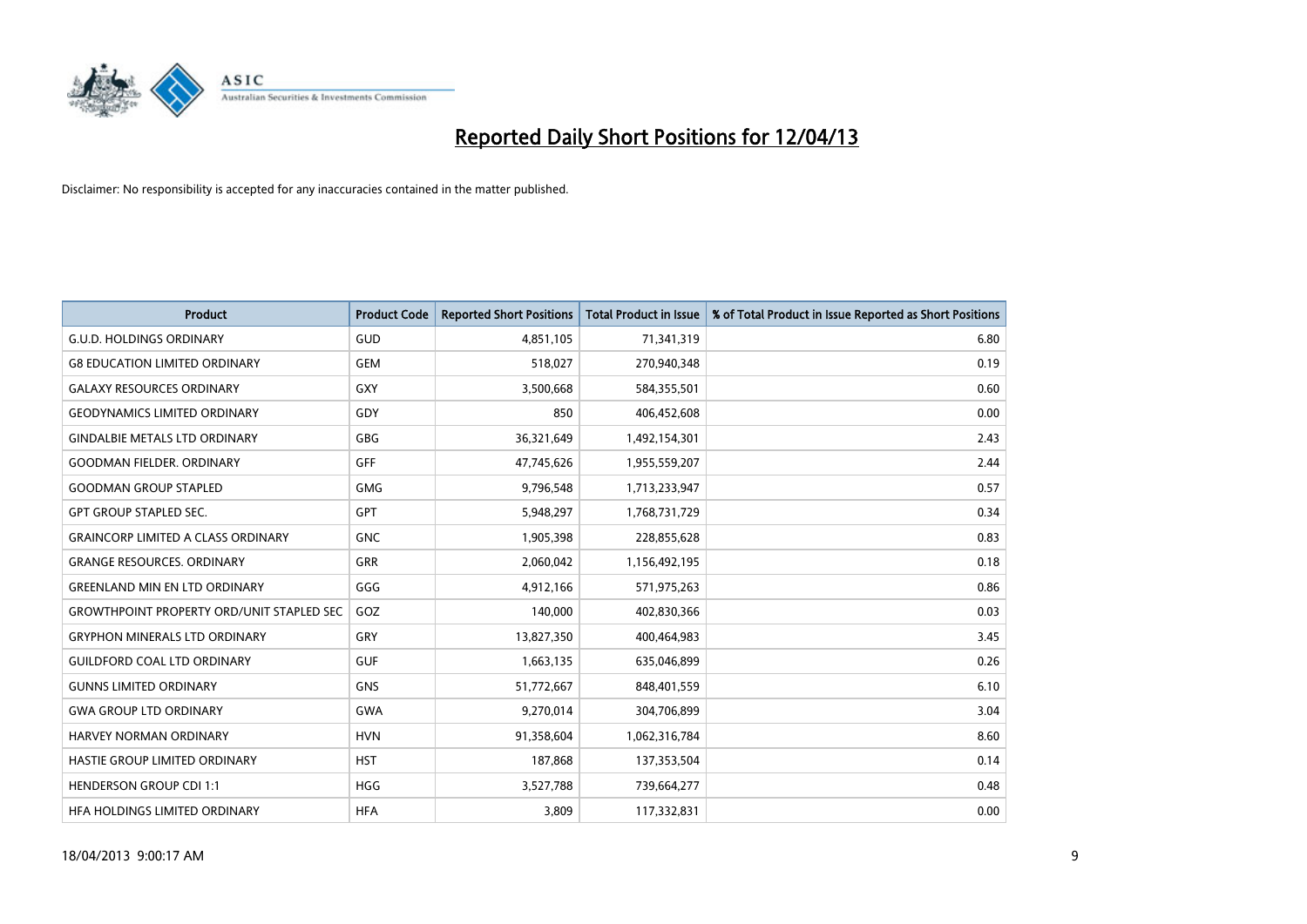

| <b>Product</b>                           | <b>Product Code</b> | <b>Reported Short Positions</b> | <b>Total Product in Issue</b> | % of Total Product in Issue Reported as Short Positions |
|------------------------------------------|---------------------|---------------------------------|-------------------------------|---------------------------------------------------------|
| HILLGROVE RES LTD ORDINARY               | <b>HGO</b>          | 1,734,834                       | 1,022,760,221                 | 0.17                                                    |
| HILLS HOLDINGS LTD ORDINARY              | HIL                 | 2,619,177                       | 246,500,444                   | 1.06                                                    |
| HORIZON OIL LIMITED ORDINARY             | <b>HZN</b>          | 54,266,888                      | 1,135,266,515                 | 4.78                                                    |
| ICON ENERGY LIMITED ORDINARY             | <b>ICN</b>          | 1,561,331                       | 533,391,210                   | 0.29                                                    |
| <b>IINET LIMITED ORDINARY</b>            | <b>IIN</b>          | 1,384,987                       | 161,238,847                   | 0.86                                                    |
| <b>ILUKA RESOURCES ORDINARY</b>          | <b>ILU</b>          | 65,306,263                      | 418,700,517                   | 15.60                                                   |
| <b>IMDEX LIMITED ORDINARY</b>            | <b>IMD</b>          | 3,936,281                       | 210,473,188                   | 1.87                                                    |
| IMF (AUSTRALIA) LTD ORDINARY             | <b>IMF</b>          | 973,874                         | 123,201,716                   | 0.79                                                    |
| <b>INCITEC PIVOT ORDINARY</b>            | IPL                 | 30,054,138                      | 1,628,730,107                 | 1.85                                                    |
| <b>INDEPENDENCE GROUP ORDINARY</b>       | <b>IGO</b>          | 4,188,192                       | 232,882,535                   | 1.80                                                    |
| INDOPHIL RESOURCES ORDINARY              | <b>IRN</b>          | 1,388,212                       | 1,203,146,194                 | 0.12                                                    |
| <b>INFIGEN ENERGY STAPLED SECURITIES</b> | <b>IFN</b>          | 3,302,938                       | 762,265,972                   | 0.43                                                    |
| INSURANCE AUSTRALIA ORDINARY             | <b>IAG</b>          | 3,112,247                       | 2,079,034,021                 | 0.15                                                    |
| INTEGRATED RESEARCH ORDINARY             | IRI                 | 240                             | 168,359,453                   | 0.00                                                    |
| <b>INTREPID MINES ORDINARY</b>           | <b>IAU</b>          | 15,414,473                      | 555,707,647                   | 2.77                                                    |
| INVESTA OFFICE FUND STAPLED SECURITIES   | <b>IOF</b>          | 5,275,446                       | 614,047,458                   | 0.86                                                    |
| <b>INVOCARE LIMITED ORDINARY</b>         | <b>IVC</b>          | 1,058,308                       | 110,030,298                   | 0.96                                                    |
| ION LIMITED ORDINARY                     | <b>ION</b>          | 164,453                         | 256,365,105                   | 0.06                                                    |
| <b>IOOF HOLDINGS LTD ORDINARY</b>        | IFL                 | 2,083,033                       | 232,091,225                   | 0.90                                                    |
| <b>IRESS LIMITED ORDINARY</b>            | <b>IRE</b>          | 2,505,918                       | 128,620,231                   | 1.95                                                    |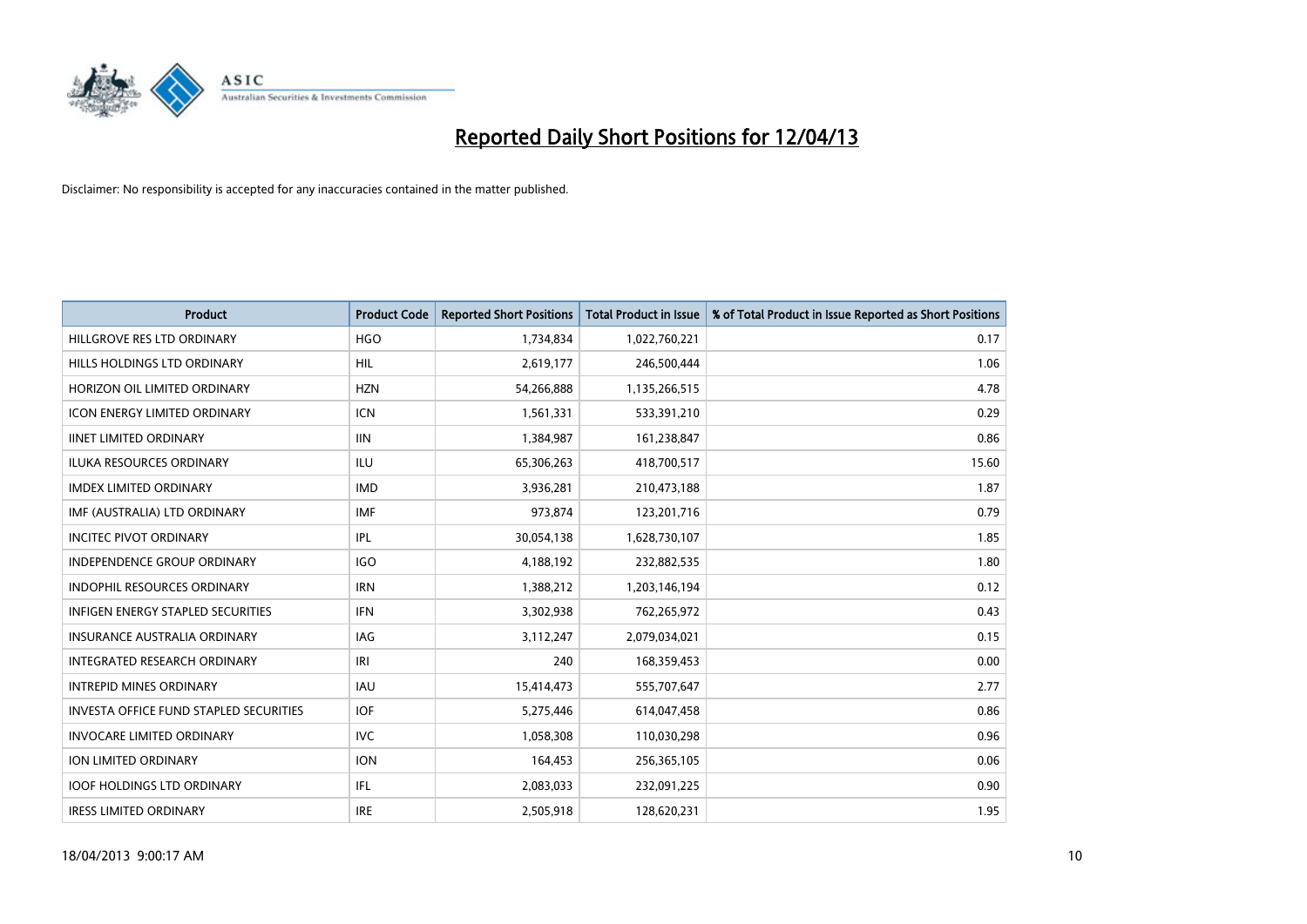

| <b>Product</b>                           | <b>Product Code</b> | <b>Reported Short Positions</b> | <b>Total Product in Issue</b> | % of Total Product in Issue Reported as Short Positions |
|------------------------------------------|---------------------|---------------------------------|-------------------------------|---------------------------------------------------------|
| <b>IRON ORE HOLDINGS ORDINARY</b>        | <b>IOH</b>          | 16,649                          | 161,174,005                   | 0.01                                                    |
| ISHARES S&P 500 CDI 1:1                  | <b>IVV</b>          | 749                             | 116,350,000                   | 0.00                                                    |
| <b>IVANHOE AUSTRALIA ORDINARY</b>        | <b>IVA</b>          | 1,539,130                       | 725,277,451                   | 0.21                                                    |
| JAMES HARDIE INDUST CHESS DEPOSITARY INT | <b>IHX</b>          | 6,262,567                       | 441,646,684                   | 1.42                                                    |
| <b>JB HI-FI LIMITED ORDINARY</b>         | <b>IBH</b>          | 18,223,731                      | 98,947,309                    | 18.42                                                   |
| <b>JUMBO INTERACTIVE ORDINARY</b>        | <b>JIN</b>          | 17,424                          | 43,552,560                    | 0.04                                                    |
| <b>JUPITER MINES ORDINARY</b>            | <b>IMS</b>          | 30                              | 2,281,835,383                 | 0.00                                                    |
| <b>KAGARA LTD ORDINARY</b>               | KZL                 | 3,008,926                       | 798,953,117                   | 0.38                                                    |
| KAROON GAS AUSTRALIA ORDINARY            | <b>KAR</b>          | 955,912                         | 221,420,769                   | 0.43                                                    |
| KATHMANDU HOLD LTD ORDINARY              | <b>KMD</b>          | 182,297                         | 200,215,894                   | 0.09                                                    |
| <b>KBL MINING LIMITED ORDINARY</b>       | <b>KBL</b>          | 1,820                           | 293,535,629                   | 0.00                                                    |
| KINGSGATE CONSOLID. ORDINARY             | <b>KCN</b>          | 12,591,765                      | 151,828,173                   | 8.29                                                    |
| KINGSROSE MINING LTD ORDINARY            | <b>KRM</b>          | 275,967                         | 291,959,871                   | 0.09                                                    |
| LEIGHTON HOLDINGS ORDINARY               | LEI                 | 8,115,543                       | 337,230,813                   | 2.41                                                    |
| LEND LEASE GROUP UNIT/ORD STAPLED        | <b>LLC</b>          | 5,549,480                       | 575,508,314                   | 0.96                                                    |
| LINC ENERGY LTD ORDINARY                 | <b>LNC</b>          | 14,265,118                      | 517,770,424                   | 2.76                                                    |
| LION SELECTION GRP ORDINARY              | <b>LSX</b>          | 36                              | 88,031,572                    | 0.00                                                    |
| LYCOPODIUM LIMITED ORDINARY              | <b>LYL</b>          | 371                             | 38,955,103                    | 0.00                                                    |
| LYNAS CORPORATION ORDINARY               | <b>LYC</b>          | 199,670,148                     | 1,960,801,292                 | 10.18                                                   |
| M2 TELECOMMUNICATION ORDINARY            | <b>MTU</b>          | 6,854,731                       | 158,559,583                   | 4.32                                                    |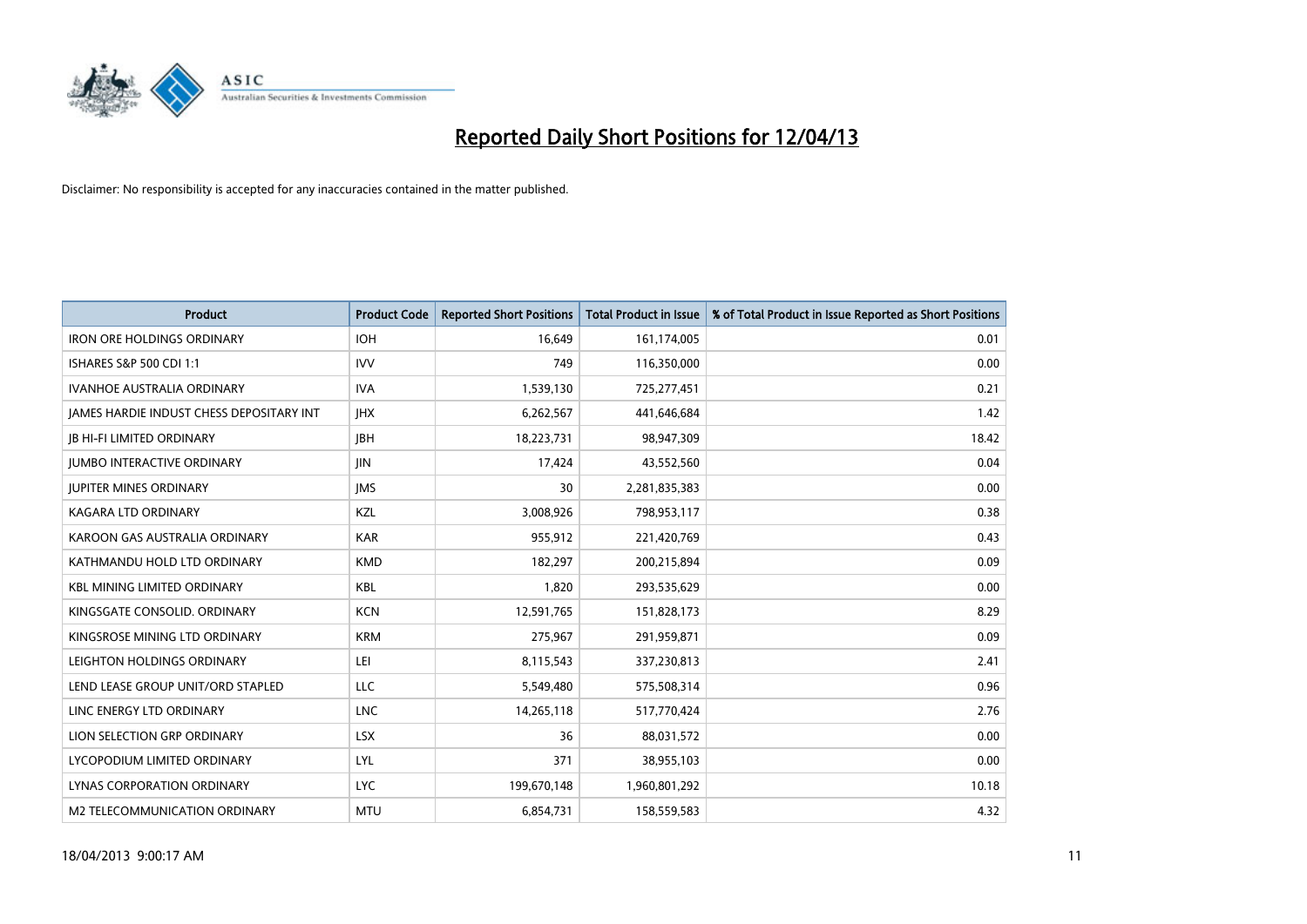

| <b>Product</b>                        | <b>Product Code</b> | <b>Reported Short Positions</b> | <b>Total Product in Issue</b> | % of Total Product in Issue Reported as Short Positions |
|---------------------------------------|---------------------|---------------------------------|-------------------------------|---------------------------------------------------------|
| <b>MACA LIMITED ORDINARY</b>          | <b>MLD</b>          | 10                              | 172,500,000                   | 0.00                                                    |
| <b>MACMAHON HOLDINGS ORDINARY</b>     | <b>MAH</b>          | 12,985,608                      | 1,261,699,966                 | 1.03                                                    |
| MACO ATLAS ROADS GRP ORDINARY STAPLED | <b>MQA</b>          | 17,997,710                      | 478,531,436                   | 3.76                                                    |
| MACQUARIE GROUP LTD ORDINARY          | <b>MOG</b>          | 3,255,105                       | 339,506,578                   | 0.96                                                    |
| MAGELLAN FIN GRP LTD ORDINARY         | <b>MFG</b>          | 804,422                         | 152,769,166                   | 0.53                                                    |
| <b>MATRIX C &amp; E LTD ORDINARY</b>  | <b>MCE</b>          | 3,526,858                       | 94,555,428                    | 3.73                                                    |
| <b>MAVERICK DRILLING ORDINARY</b>     | <b>MAD</b>          | 10,954,638                      | 452,726,751                   | 2.42                                                    |
| MAYNE PHARMA LTD ORDINARY             | <b>MYX</b>          | 250,000                         | 562,956,475                   | 0.04                                                    |
| MCMILLAN SHAKESPEARE ORDINARY         | <b>MMS</b>          | 325,637                         | 74,523,965                    | 0.44                                                    |
| MEDUSA MINING LTD ORDINARY            | <b>MML</b>          | 3,865,242                       | 188,903,911                   | 2.05                                                    |
| MELBOURNE IT LIMITED ORDINARY         | <b>MLB</b>          | 316,059                         | 82,451,363                    | 0.38                                                    |
| MEO AUSTRALIA LTD ORDINARY            | <b>MEO</b>          | 432,047                         | 627,264,587                   | 0.07                                                    |
| MERMAID MARINE ORDINARY               | <b>MRM</b>          | 912,253                         | 227,935,608                   | 0.40                                                    |
| MESOBLAST LIMITED ORDINARY            | <b>MSB</b>          | 15,720,279                      | 314,811,301                   | 4.99                                                    |
| METALS X LIMITED ORDINARY             | <b>MLX</b>          | 77,960                          | 1,651,766,110                 | 0.00                                                    |
| METCASH LIMITED ORDINARY              | <b>MTS</b>          | 100,191,520                     | 880,704,786                   | 11.38                                                   |
| METMINCO LIMITED ORDINARY             | <b>MNC</b>          | 15,276                          | 1,749,543,023                 | 0.00                                                    |
| MICLYN EXP OFFSHR ORDINARY            | <b>MIO</b>          | 332,392                         | 278,639,188                   | 0.12                                                    |
| MILTON CORPORATION ORDINARY           | <b>MLT</b>          | 12,800                          | 122,147,119                   | 0.01                                                    |
| MINCOR RESOURCES NL ORDINARY          | <b>MCR</b>          | 2,433,640                       | 188,208,274                   | 1.29                                                    |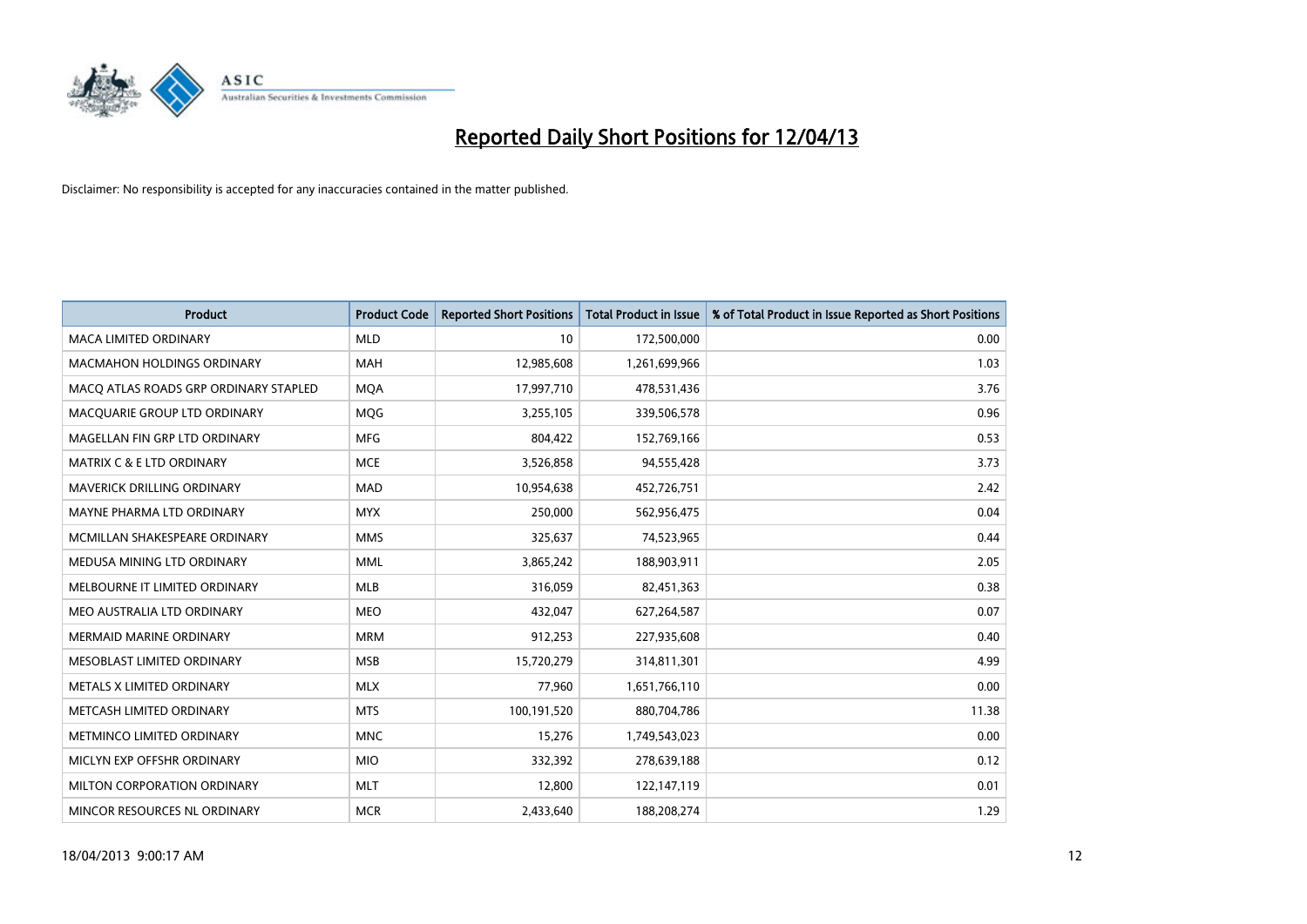

| <b>Product</b>                  | <b>Product Code</b> | <b>Reported Short Positions</b> | <b>Total Product in Issue</b> | % of Total Product in Issue Reported as Short Positions |
|---------------------------------|---------------------|---------------------------------|-------------------------------|---------------------------------------------------------|
| MINERAL DEPOSITS ORDINARY       | <b>MDL</b>          | 1,788,657                       | 83,538,786                    | 2.14                                                    |
| MINERAL RESOURCES. ORDINARY     | <b>MIN</b>          | 3,533,250                       | 185,724,169                   | 1.90                                                    |
| MIRABELA NICKEL LTD ORDINARY    | <b>MBN</b>          | 17,372,980                      | 876,765,094                   | 1.98                                                    |
| MIRVAC GROUP STAPLED SECURITIES | <b>MGR</b>          | 7,755,158                       | 3,426,028,367                 | 0.23                                                    |
| MOLOPO ENERGY LTD ORDINARY      | <b>MPO</b>          | 982,750                         | 246,371,894                   | 0.40                                                    |
| MONADELPHOUS GROUP ORDINARY     | <b>MND</b>          | 9,475,285                       | 90,940,258                    | 10.42                                                   |
| MORTGAGE CHOICE LTD ORDINARY    | MOC                 | 1,495,249                       | 123,431,282                   | 1.21                                                    |
| MOUNT GIBSON IRON ORDINARY      | <b>MGX</b>          | 11,894,310                      | 1,090,584,232                 | 1.09                                                    |
| MULTIPLEX SITES SITES           | <b>MXUPA</b>        | 1,002                           | 4,500,000                     | 0.02                                                    |
| MURCHISON METALS LTD ORDINARY   | <b>MMX</b>          | 3,754,542                       | 450,497,346                   | 0.83                                                    |
| MYER HOLDINGS LTD ORDINARY      | <b>MYR</b>          | 82,195,205                      | 583,594,551                   | 14.08                                                   |
| <b>MYSTATE LIMITED ORDINARY</b> | <b>MYS</b>          | 33,234                          | 87,117,374                    | 0.04                                                    |
| NATIONAL AUST, BANK ORDINARY    | <b>NAB</b>          | 12,752,041                      | 2,342,421,436                 | 0.54                                                    |
| NAVITAS LIMITED ORDINARY        | <b>NVT</b>          | 13,393,317                      | 375,367,918                   | 3.57                                                    |
| NEON ENERGY LIMITED ORDINARY    | <b>NEN</b>          | 3,053,361                       | 549,844,091                   | 0.56                                                    |
| NEW HOPE CORPORATION ORDINARY   | <b>NHC</b>          | 2,388,706                       | 830,563,352                   | 0.29                                                    |
| NEW STANDARD ENERGY ORDINARY    | <b>NSE</b>          | 505,295                         | 305,331,847                   | 0.17                                                    |
| NEWCREST MINING ORDINARY        | <b>NCM</b>          | 7,152,624                       | 765,906,839                   | 0.93                                                    |
| NEWS CORP A NON-VOTING CDI      | <b>NWSLV</b>        | 2,389,139                       | 1,520,489,908                 | 0.16                                                    |
| NEWS CORP B VOTING CDI          | <b>NWS</b>          | 1,077,790                       | 798,520,953                   | 0.13                                                    |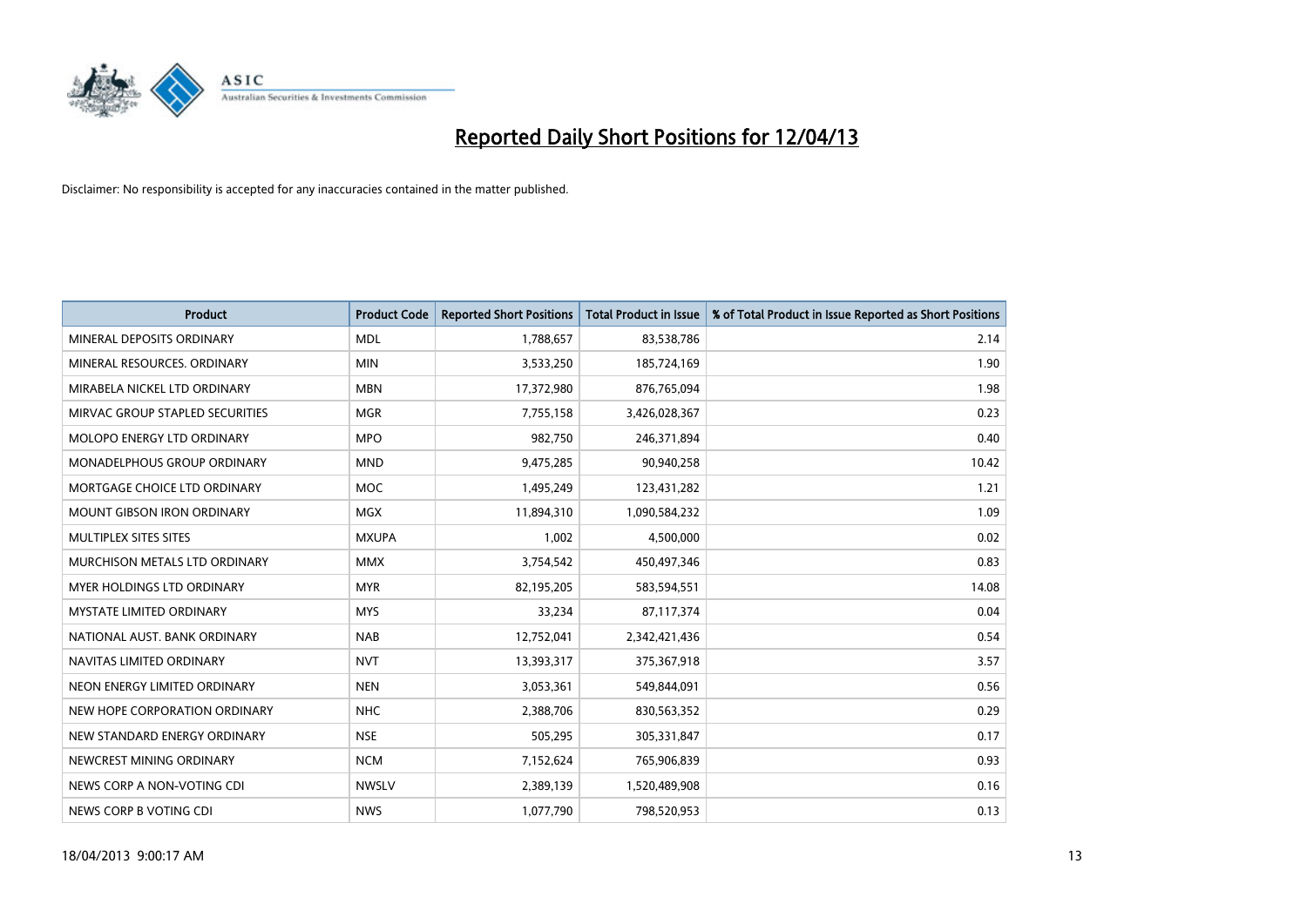

| <b>Product</b>                        | <b>Product Code</b> | <b>Reported Short Positions</b> | <b>Total Product in Issue</b> | % of Total Product in Issue Reported as Short Positions |
|---------------------------------------|---------------------|---------------------------------|-------------------------------|---------------------------------------------------------|
| NEXTDC LIMITED ORDINARY               | <b>NXT</b>          | 4,882,514                       | 172,602,288                   | 2.83                                                    |
| NEXUS ENERGY LIMITED ORDINARY         | <b>NXS</b>          | 11,341,454                      | 1,329,821,159                 | 0.85                                                    |
| NIB HOLDINGS LIMITED ORDINARY         | <b>NHF</b>          | 3,077                           | 439,004,182                   | 0.00                                                    |
| NIDO PETROLEUM ORDINARY               | <b>NDO</b>          | 105,313                         | 2,044,984,301                 | 0.01                                                    |
| NOBLE MINERAL RES ORDINARY            | <b>NMG</b>          | 2,528,936                       | 666,397,952                   | 0.38                                                    |
| NORFOLK GROUP ORDINARY                | <b>NFK</b>          | 50                              | 158,890,730                   | 0.00                                                    |
| NORTHERN IRON LTD ORDINARY            | <b>NFE</b>          | 1,913,326                       | 484,405,314                   | 0.39                                                    |
| NORTHERN STAR ORDINARY                | <b>NST</b>          | 4,071,673                       | 424,277,027                   | 0.96                                                    |
| NRW HOLDINGS LIMITED ORDINARY         | <b>NWH</b>          | 13,324,248                      | 278,888,011                   | 4.78                                                    |
| NUCOAL RESOURCES LTD ORDINARY         | <b>NCR</b>          | 250,000                         | 768,612,354                   | 0.03                                                    |
| NUFARM LIMITED ORDINARY               | <b>NUF</b>          | 11,602,394                      | 262,796,891                   | 4.41                                                    |
| OAKTON LIMITED ORDINARY               | <b>OKN</b>          | 144                             | 89,777,735                    | 0.00                                                    |
| OCEANAGOLD CORP. CHESS DEPOSITARY INT | <b>OGC</b>          | 312,680                         | 293,517,918                   | 0.11                                                    |
| OIL SEARCH LTD ORDINARY               | OSH                 | 23,495,356                      | 1,338,243,530                 | 1.76                                                    |
| OM HOLDINGS LIMITED ORDINARY          | OMH                 | 3,682,172                       | 673,423,337                   | 0.55                                                    |
| ORICA LIMITED ORDINARY                | ORI                 | 3,449,831                       | 366,868,401                   | 0.94                                                    |
| ORIGIN ENERGY ORDINARY                | <b>ORG</b>          | 16,970,748                      | 1,097,938,465                 | 1.55                                                    |
| OROCOBRE LIMITED ORDINARY             | <b>ORE</b>          | 624,751                         | 117,745,140                   | 0.53                                                    |
| OROTONGROUP LIMITED ORDINARY          | ORL                 | 60,763                          | 40,880,902                    | 0.15                                                    |
| ORPHEUS ENERGY LTD ORDINARY           | <b>OEG</b>          | 67,200                          | 130,475,919                   | 0.05                                                    |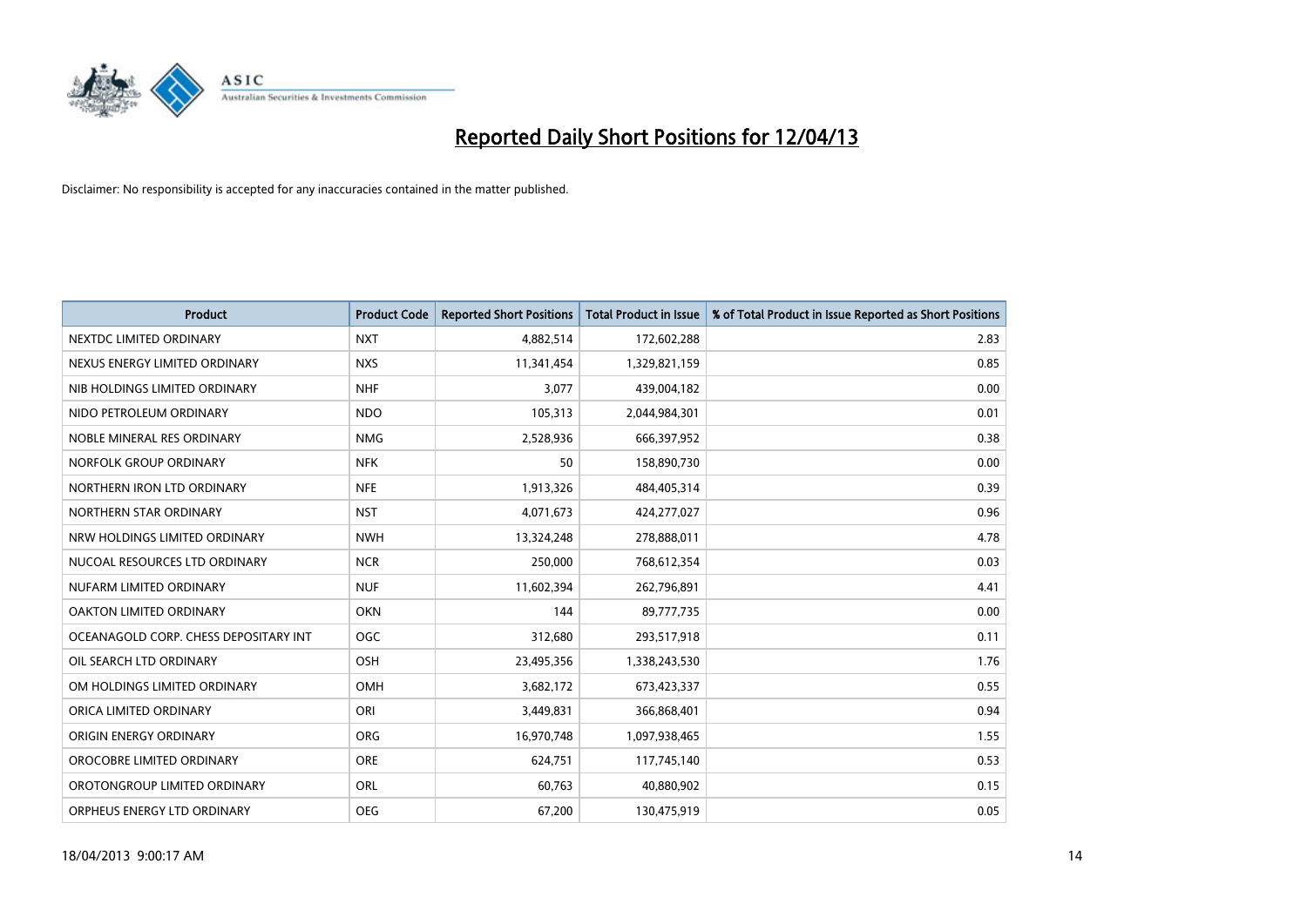

| <b>Product</b>               | <b>Product Code</b> | <b>Reported Short Positions</b> | <b>Total Product in Issue</b> | % of Total Product in Issue Reported as Short Positions |
|------------------------------|---------------------|---------------------------------|-------------------------------|---------------------------------------------------------|
| <b>OZ MINERALS ORDINARY</b>  | OZL                 | 16,734,931                      | 303,470,022                   | 5.51                                                    |
| PACIFIC BRANDS ORDINARY      | <b>PBG</b>          | 15,803,298                      | 912,915,695                   | 1.73                                                    |
| PALADIN ENERGY LTD ORDINARY  | <b>PDN</b>          | 116,584,854                     | 837,187,808                   | 13.93                                                   |
| PANAUST LIMITED ORDINARY     | <b>PNA</b>          | 6,395,130                       | 615,911,205                   | 1.04                                                    |
| PANORAMIC RESOURCES ORDINARY | PAN                 | 1,809,491                       | 256,899,729                   | 0.70                                                    |
| PAPERLINX LIMITED ORDINARY   | <b>PPX</b>          | 67,945                          | 609,280,761                   | 0.01                                                    |
| PAPILLON RES LTD ORDINARY    | PIR                 | 2,317,857                       | 336,978,210                   | 0.69                                                    |
| PATTIES FOODS LTD ORDINARY   | PFL                 | 4,605                           | 139,065,639                   | 0.00                                                    |
| PEET LIMITED ORDINARY        | <b>PPC</b>          | 3,837,482                       | 321,013,141                   | 1.20                                                    |
| PERILYA LIMITED ORDINARY     | PEM                 | 514                             | 769,316,426                   | 0.00                                                    |
| PERPETUAL LIMITED ORDINARY   | <b>PPT</b>          | 2,131,860                       | 41,980,678                    | 5.08                                                    |
| PERSEUS MINING LTD ORDINARY  | PRU                 | 26,685,999                      | 457,962,088                   | 5.83                                                    |
| PHARMAXIS LTD ORDINARY       | <b>PXS</b>          | 13,903,696                      | 308,543,389                   | 4.51                                                    |
| PLATINUM ASSET ORDINARY      | <b>PTM</b>          | 6,947,805                       | 561,347,878                   | 1.24                                                    |
| PLATINUM AUSTRALIA ORDINARY  | <b>PLA</b>          | 836,127                         | 504,968,043                   | 0.17                                                    |
| PMI GOLD CORP CDI 1:1        | <b>PVM</b>          | 232,274                         | 146,516,845                   | 0.16                                                    |
| PMP LIMITED ORDINARY         | <b>PMP</b>          | 178,840                         | 323,781,124                   | 0.06                                                    |
| PRANA BIOTECHNOLOGY ORDINARY | PBT                 | 202,080                         | 371,239,938                   | 0.05                                                    |
| PREMIER INVESTMENTS ORDINARY | <b>PMV</b>          | 484,481                         | 155,260,478                   | 0.31                                                    |
| PRIMA BIOMED LTD ORDINARY    | <b>PRR</b>          | 767,755                         | 1,066,063,388                 | 0.07                                                    |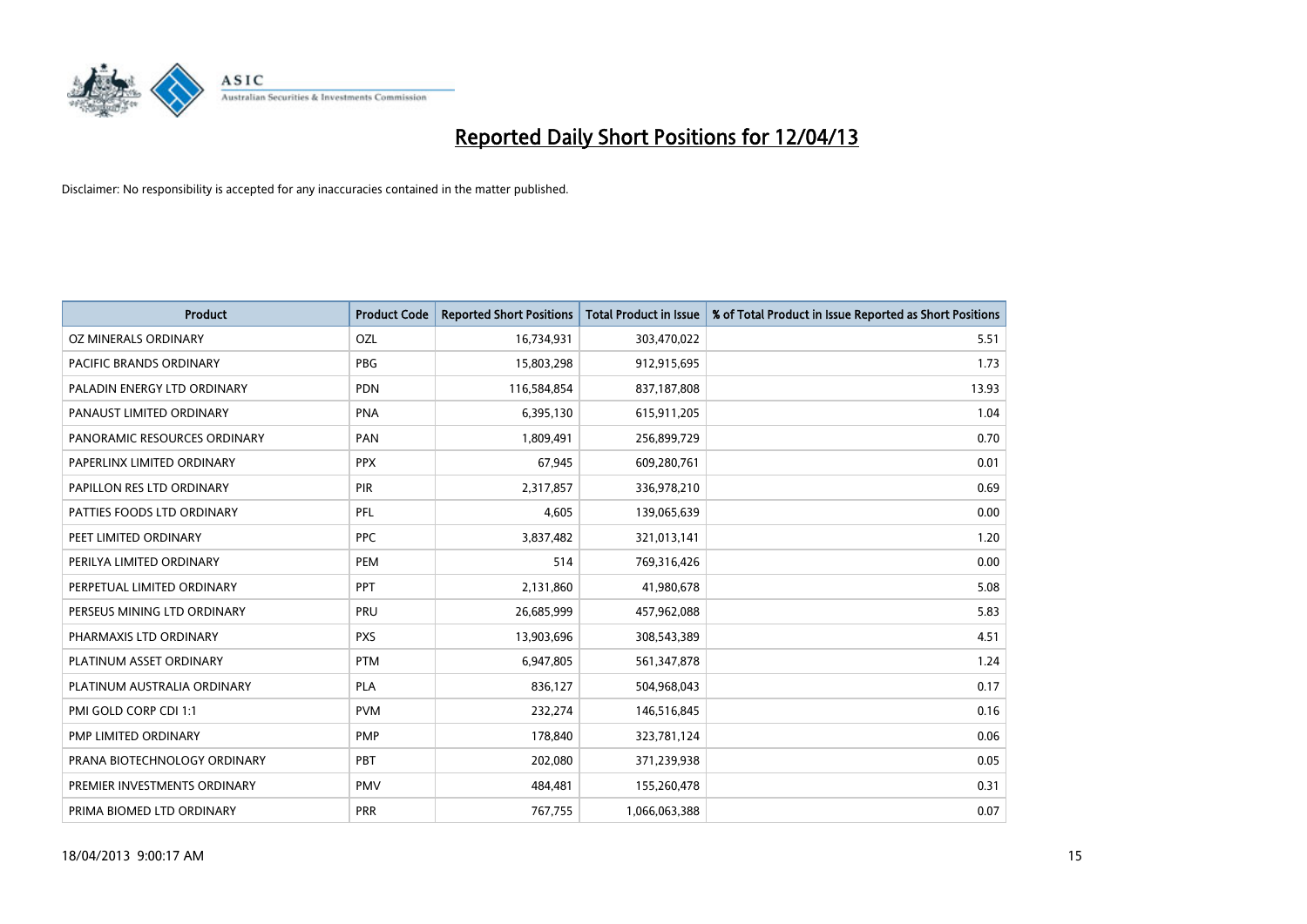

| <b>Product</b>                    | <b>Product Code</b> | <b>Reported Short Positions</b> | <b>Total Product in Issue</b> | % of Total Product in Issue Reported as Short Positions |
|-----------------------------------|---------------------|---------------------------------|-------------------------------|---------------------------------------------------------|
| PRIMARY HEALTH CARE ORDINARY      | <b>PRY</b>          | 16,165,494                      | 502,983,554                   | 3.21                                                    |
| PROGRAMMED ORDINARY               | <b>PRG</b>          | 219,749                         | 118,179,696                   | 0.19                                                    |
| PURA VIDA ENERGY NL ORDINARY      | <b>PVD</b>          | 157,040                         | 59,983,514                    | 0.26                                                    |
| <b>QANTAS AIRWAYS ORDINARY</b>    | QAN                 | 24,987,878                      | 2,241,945,788                 | 1.11                                                    |
| OBE INSURANCE GROUP ORDINARY      | <b>OBE</b>          | 49,358,525                      | 1,200,002,952                 | 4.11                                                    |
| <b>QLD MINING CORP ORDINARY</b>   | <b>OMN</b>          | 350,000                         | 869,999,817                   | 0.04                                                    |
| ORXPHARMA LTD ORDINARY            | <b>QRX</b>          | 130,696                         | 144,644,706                   | 0.09                                                    |
| <b>QUBE HOLDINGS LTD ORDINARY</b> | <b>QUB</b>          | 14,436,962                      | 926,489,845                   | 1.56                                                    |
| RAMELIUS RESOURCES ORDINARY       | <b>RMS</b>          | 5,842,062                       | 337,586,949                   | 1.73                                                    |
| RAMSAY HEALTH CARE ORDINARY       | <b>RHC</b>          | 1,632,446                       | 202,081,252                   | 0.81                                                    |
| RANGE RESOURCES LTD ORDINARY      | <b>RRS</b>          | 44,458                          | 2,567,810,783                 | 0.00                                                    |
| <b>RCR TOMLINSON ORDINARY</b>     | <b>RCR</b>          | 87,706                          | 132,431,265                   | 0.07                                                    |
| <b>REA GROUP ORDINARY</b>         | <b>REA</b>          | 77,226                          | 131,714,699                   | 0.06                                                    |
| <b>RECKON LIMITED ORDINARY</b>    | <b>RKN</b>          | 451,770                         | 129,488,015                   | 0.35                                                    |
| <b>RED 5 LIMITED ORDINARY</b>     | <b>RED</b>          | 748,862                         | 135,488,008                   | 0.55                                                    |
| RED FORK ENERGY ORDINARY          | <b>RFE</b>          | 5,912,630                       | 384,951,719                   | 1.54                                                    |
| REDBANK ENERGY LTD ORDINARY       | <b>AEJ</b>          | 13                              | 786,287                       | 0.00                                                    |
| REDFLEX HOLDINGS ORDINARY         | <b>RDF</b>          | $\mathbf{1}$                    | 110,762,310                   | 0.00                                                    |
| REECE AUSTRALIA LTD. ORDINARY     | <b>REH</b>          | 528                             | 99,600,000                    | 0.00                                                    |
| REGIS RESOURCES ORDINARY          | <b>RRL</b>          | 8,015,164                       | 474,413,655                   | 1.69                                                    |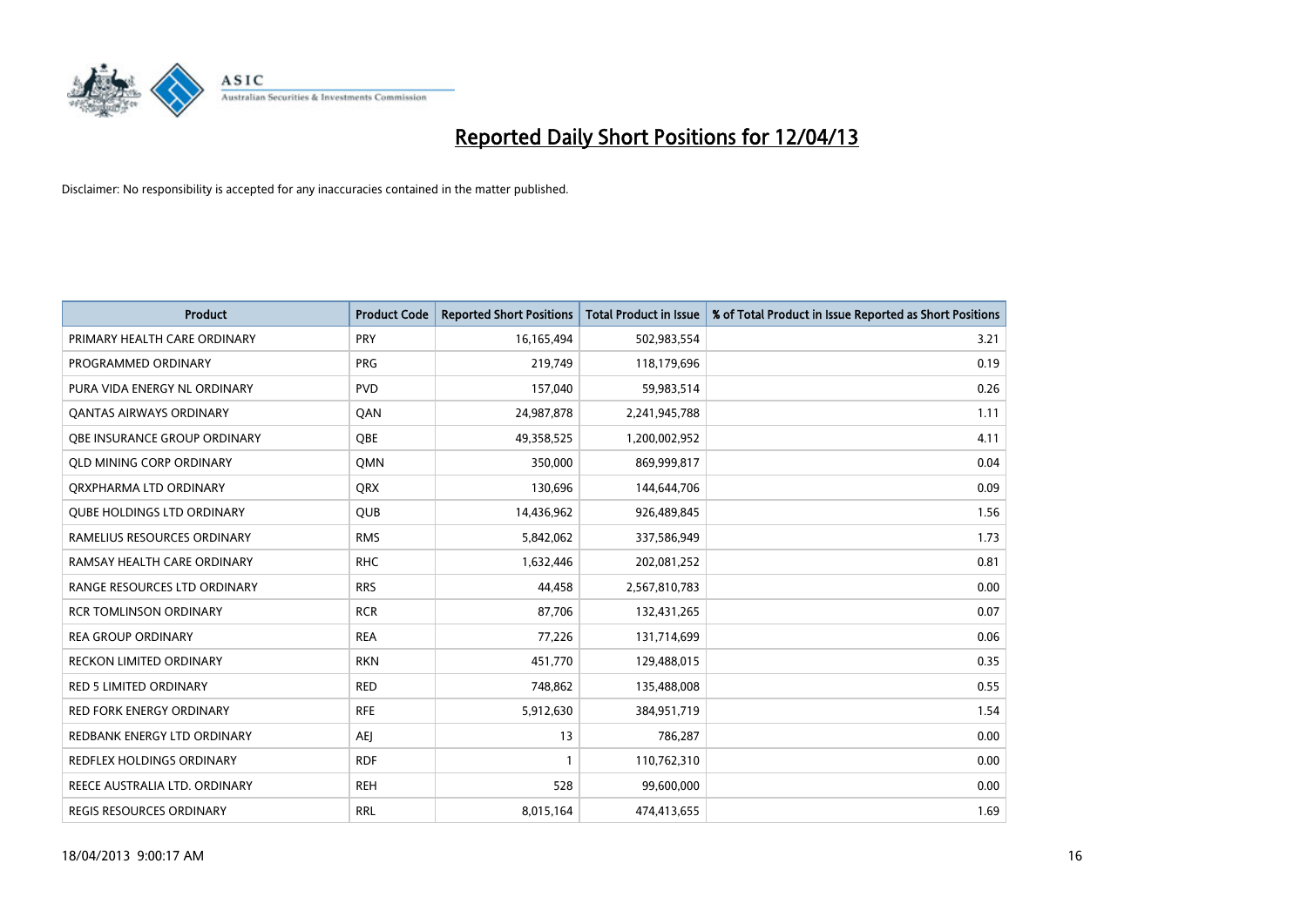

| <b>Product</b>                        | <b>Product Code</b> | <b>Reported Short Positions</b> | <b>Total Product in Issue</b> | % of Total Product in Issue Reported as Short Positions |
|---------------------------------------|---------------------|---------------------------------|-------------------------------|---------------------------------------------------------|
| RESMED INC CDI 10:1                   | <b>RMD</b>          | 13,805,257                      | 1,556,242,300                 | 0.89                                                    |
| RESOLUTE MINING ORDINARY              | <b>RSG</b>          | 2,129,072                       | 643,094,224                   | 0.33                                                    |
| <b>RESOURCE GENERATION ORDINARY</b>   | <b>RES</b>          | 73                              | 284,698,002                   | 0.00                                                    |
| RETAIL FOOD GROUP ORDINARY            | <b>RFG</b>          | 223,771                         | 130,227,856                   | 0.17                                                    |
| REVERSE CORP LIMITED ORDINARY         | <b>REF</b>          | 100                             | 92,382,175                    | 0.00                                                    |
| REX MINERALS LIMITED ORDINARY         | <b>RXM</b>          | 2,578,562                       | 188,907,284                   | 1.36                                                    |
| RHG LIMITED ORDINARY                  | <b>RHG</b>          | 30,691                          | 308,483,177                   | 0.01                                                    |
| RIALTO ENERGY ORDINARY                | <b>RIA</b>          | 346,685                         | 682,929,991                   | 0.05                                                    |
| <b>RIDLEY CORPORATION ORDINARY</b>    | <b>RIC</b>          | 1,215,519                       | 307,817,071                   | 0.39                                                    |
| RIO TINTO LIMITED ORDINARY            | <b>RIO</b>          | 11,936,707                      | 435,758,720                   | 2.74                                                    |
| ROC OIL COMPANY ORDINARY              | <b>ROC</b>          | 1,877,606                       | 683,235,552                   | 0.27                                                    |
| <b>RURALCO HOLDINGS ORDINARY</b>      | <b>RHL</b>          | 12,000                          | 55,019,284                    | 0.02                                                    |
| SAI GLOBAL LIMITED ORDINARY           | SAI                 | 10,406,158                      | 209,019,442                   | 4.98                                                    |
| SALMAT LIMITED ORDINARY               | <b>SLM</b>          | 54,837                          | 159,812,799                   | 0.03                                                    |
| SAMSON OIL & GAS LTD ORDINARY         | SSN                 | 3,809,000                       | 2,114,831,858                 | 0.18                                                    |
| SANDFIRE RESOURCES ORDINARY           | <b>SFR</b>          | 2,606,920                       | 153,650,968                   | 1.70                                                    |
| <b>SANTOS LTD ORDINARY</b>            | <b>STO</b>          | 2,705,094                       | 964,262,858                   | 0.28                                                    |
| SARACEN MINERAL ORDINARY              | <b>SAR</b>          | 10,633,026                      | 595,263,186                   | 1.79                                                    |
| SCA PROPERTY GROUP STAPLED SECURITIES | <b>SCP</b>          | 32,285,336                      | 585,455,114                   | 5.51                                                    |
| SEDGMAN LIMITED ORDINARY              | <b>SDM</b>          | 361,760                         | 220,368,310                   | 0.16                                                    |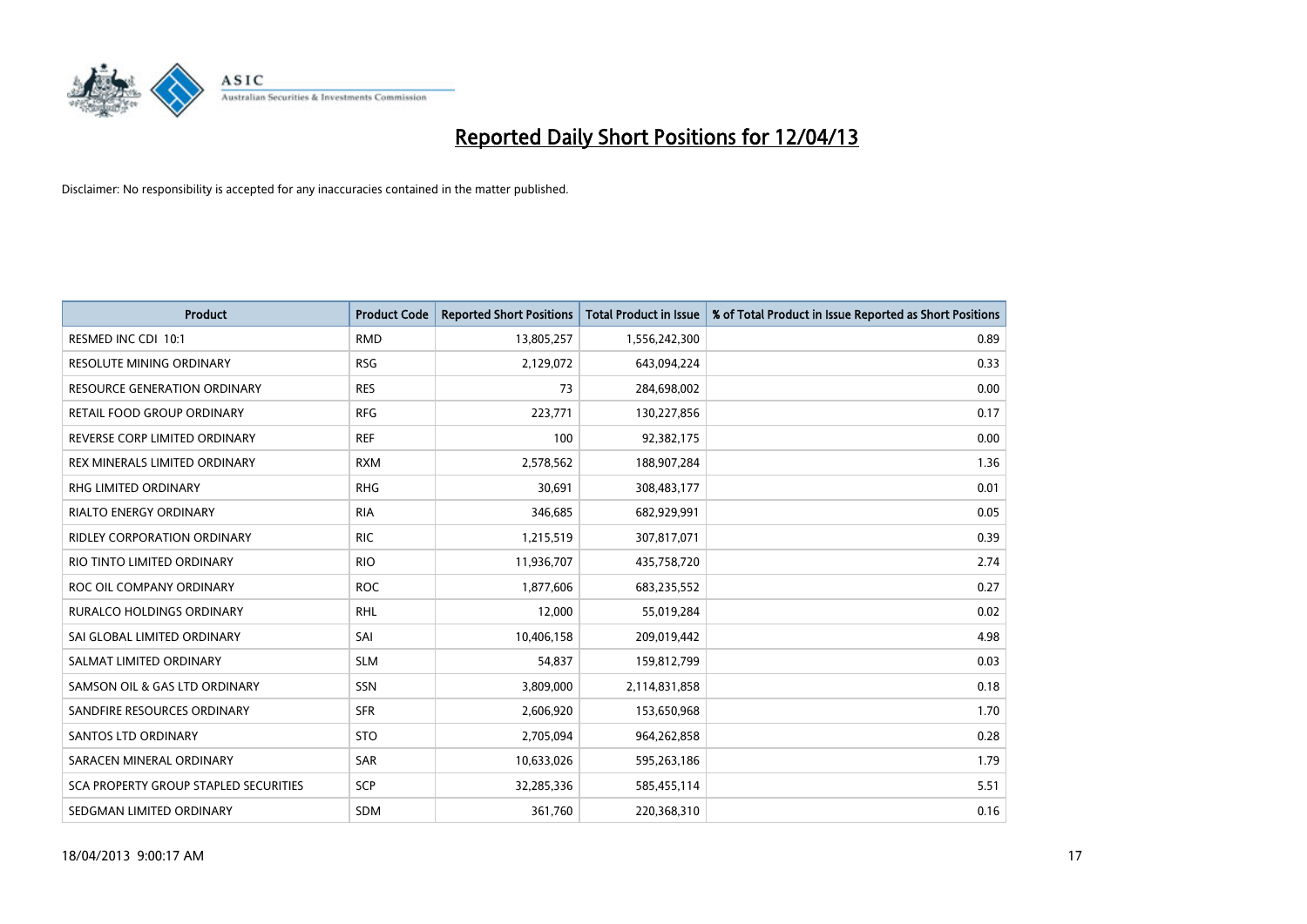

| <b>Product</b>                           | <b>Product Code</b> | <b>Reported Short Positions</b> | <b>Total Product in Issue</b> | % of Total Product in Issue Reported as Short Positions |
|------------------------------------------|---------------------|---------------------------------|-------------------------------|---------------------------------------------------------|
| SEEK LIMITED ORDINARY                    | <b>SEK</b>          | 12,763,617                      | 337,833,019                   | 3.78                                                    |
| SELECT HARVESTS ORDINARY                 | SHV                 | 7,007                           | 57,151,112                    | 0.01                                                    |
| SENEX ENERGY LIMITED ORDINARY            | <b>SXY</b>          | 13,356,553                      | 1,140,804,837                 | 1.17                                                    |
| SERVCORP LIMITED ORDINARY                | SRV                 | 180                             | 98,432,275                    | 0.00                                                    |
| SERVICE STREAM ORDINARY                  | SSM                 | 546,276                         | 283,418,867                   | 0.19                                                    |
| SEVEN GROUP HOLDINGS ORDINARY            | <b>SVW</b>          | 1,466,045                       | 308,160,281                   | 0.48                                                    |
| SEVEN WEST MEDIA LTD ORDINARY            | <b>SWM</b>          | 18,421,210                      | 999,160,872                   | 1.84                                                    |
| SIGMA PHARMACEUTICAL ORDINARY            | <b>SIP</b>          | 9,687,037                       | 1,162,669,614                 | 0.83                                                    |
| SILEX SYSTEMS ORDINARY                   | <b>SLX</b>          | 1,590,872                       | 170,232,464                   | 0.93                                                    |
| SILVER CHEF LIMITED ORDINARY             | SIV                 | 14,212                          | 28,762,745                    | 0.05                                                    |
| SILVER LAKE RESOURCE ORDINARY            | <b>SLR</b>          | 4,434,298                       | 379,048,750                   | 1.17                                                    |
| SIMS METAL MGMT LTD ORDINARY             | SGM                 | 14,616,889                      | 204,309,387                   | 7.15                                                    |
| SINGAPORE TELECOMM. CHESS DEPOSITARY INT | SGT                 | 1,078,235                       | 194,460,137                   | 0.55                                                    |
| SIRIUS RESOURCES NL ORDINARY             | <b>SIR</b>          | 900,613                         | 224,620,167                   | 0.40                                                    |
| SIRTEX MEDICAL ORDINARY                  | <b>SRX</b>          | 539,828                         | 55,768,136                    | 0.97                                                    |
| SKILLED GROUP LTD ORDINARY               | <b>SKE</b>          | 4,155,539                       | 233,533,526                   | 1.78                                                    |
| SKYCITY ENT GRP LTD ORDINARY             | <b>SKC</b>          | 100,000                         | 576,958,340                   | 0.02                                                    |
| <b>SLATER &amp; GORDON ORDINARY</b>      | SGH                 | 1,939                           | 170,537,215                   | 0.00                                                    |
| SMS MANAGEMENT, ORDINARY                 | <b>SMX</b>          | 2,313,785                       | 69,378,477                    | 3.34                                                    |
| SONIC HEALTHCARE ORDINARY                | SHL                 | 8,881,010                       | 396,207,681                   | 2.24                                                    |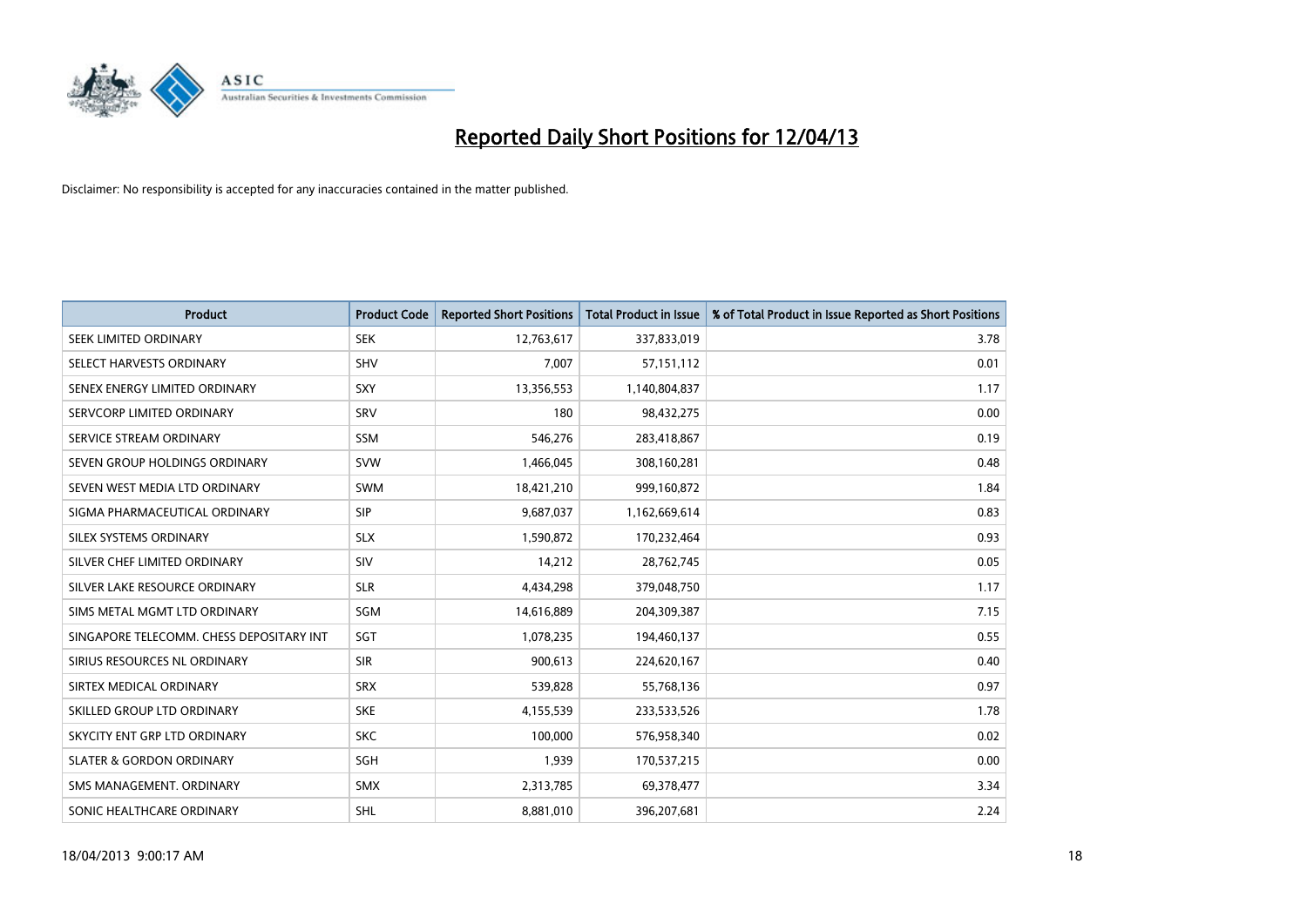

| <b>Product</b>                           | <b>Product Code</b> | <b>Reported Short Positions</b> | <b>Total Product in Issue</b> | % of Total Product in Issue Reported as Short Positions |
|------------------------------------------|---------------------|---------------------------------|-------------------------------|---------------------------------------------------------|
| SOUL PATTINSON (W.H) ORDINARY            | SOL                 | 7,583                           | 239,395,320                   | 0.00                                                    |
| SP AUSNET STAPLED SECURITIES             | <b>SPN</b>          | 28,496,917                      | 3,367,543,113                 | 0.85                                                    |
| SPARK INFRASTRUCTURE STAPLED NOTE & UNIT | SKI                 | 46,482,666                      | 1,326,734,264                 | 3.50                                                    |
| SPDR 200 FUND ETF UNITS                  | <b>STW</b>          | 24,194                          | 46, 151, 346                  | 0.05                                                    |
| ST BARBARA LIMITED ORDINARY              | <b>SBM</b>          | 6,223,383                       | 488,074,077                   | 1.28                                                    |
| STANMORE COAL LTD ORDINARY               | <b>SMR</b>          | 32,870                          | 208,419,252                   | 0.02                                                    |
| STARPHARMA HOLDINGS ORDINARY             | SPL                 | 9,874,386                       | 283,665,948                   | 3.48                                                    |
| STHN CROSS MEDIA ORDINARY                | <b>SXL</b>          | 8,197,808                       | 704,858,524                   | 1.16                                                    |
| STOCKLAND UNITS/ORD STAPLED              | <b>SGP</b>          | 19,135,430                      | 2,202,657,963                 | 0.87                                                    |
| STRAITS RES LTD. ORDINARY                | <b>SRQ</b>          | 79,793                          | 1,164,150,159                 | 0.01                                                    |
| <b>STW COMMUNICATIONS ORDINARY</b>       | SGN                 | 331,208                         | 403,828,512                   | 0.08                                                    |
| SUNCORP GROUP LTD ORDINARY               | <b>SUN</b>          | 4,358,246                       | 1,286,600,980                 | 0.34                                                    |
| SUNDANCE ENERGY ORDINARY                 | <b>SEA</b>          | 1,277,049                       | 402,054,140                   | 0.32                                                    |
| SUNDANCE RESOURCES ORDINARY              | SDL                 | 20,066,097                      | 3,072,110,985                 | 0.65                                                    |
| SUNLAND GROUP LTD ORDINARY               | <b>SDG</b>          | 18,391                          | 189,417,674                   | 0.01                                                    |
| SUPER RET REP LTD ORDINARY               | SUL                 | 640,571                         | 196,472,811                   | 0.33                                                    |
| SYD AIRPORT STAPLED US PROHIBIT.         | SYD                 | 21,586,350                      | 1,861,210,782                 | 1.16                                                    |
| SYRAH RESOURCES ORDINARY                 | <b>SYR</b>          | 656,382                         | 146,767,623                   | 0.45                                                    |
| TABCORP HOLDINGS LTD ORDINARY            | <b>TAH</b>          | 14,329,473                      | 744,885,690                   | 1.92                                                    |
| TALON PETROLEUM LTD ORDINARY             | <b>TPD</b>          | 38,218                          | 98,135,433                    | 0.04                                                    |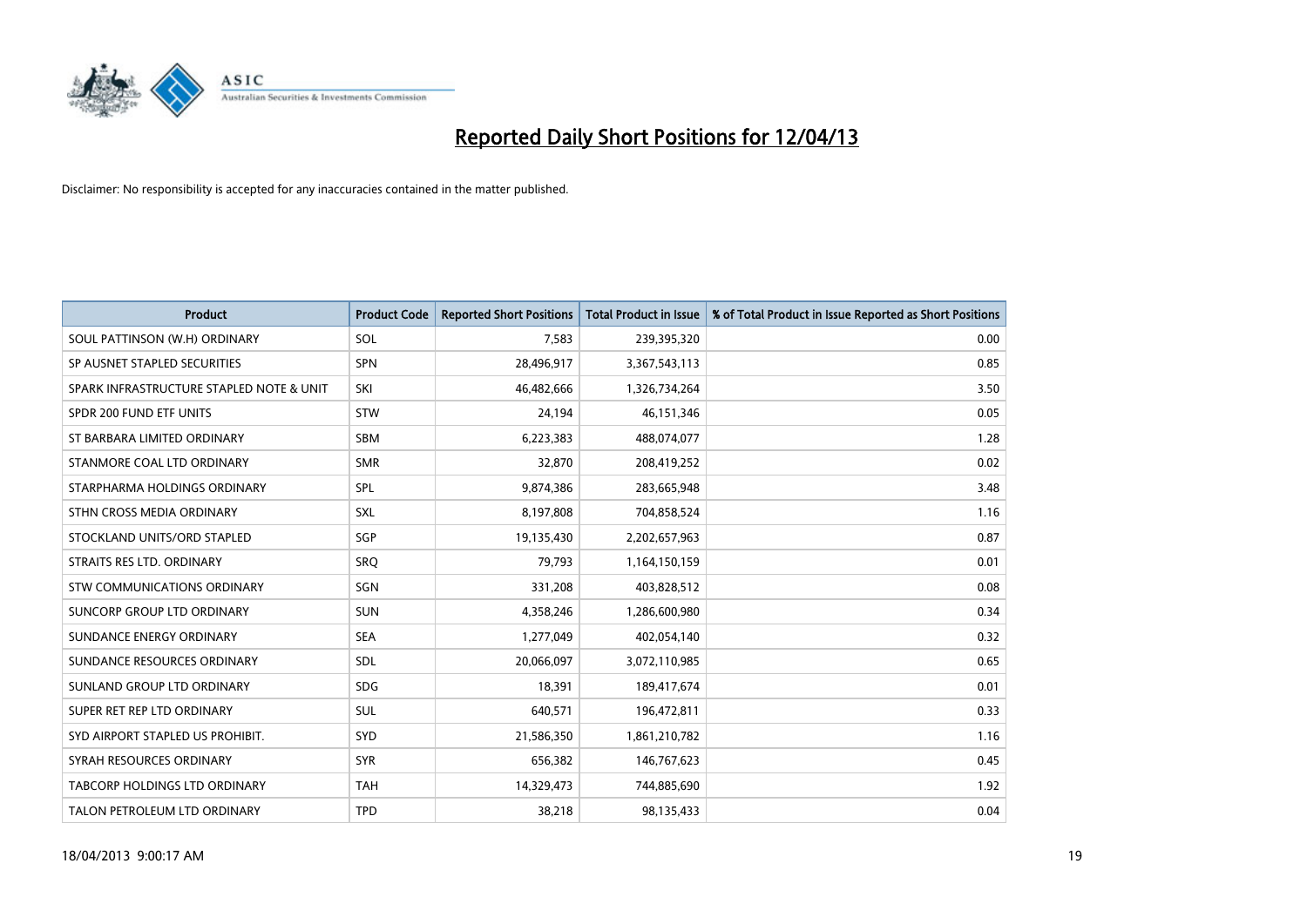

| <b>Product</b>                       | <b>Product Code</b> | <b>Reported Short Positions</b> | <b>Total Product in Issue</b> | % of Total Product in Issue Reported as Short Positions |
|--------------------------------------|---------------------|---------------------------------|-------------------------------|---------------------------------------------------------|
| TANAMI GOLD NL ORDINARY              | <b>TAM</b>          | 465,134                         | 587,548,523                   | 0.08                                                    |
| TAP OIL LIMITED ORDINARY             | <b>TAP</b>          | 532,153                         | 241,608,606                   | 0.22                                                    |
| TASSAL GROUP LIMITED ORDINARY        | <b>TGR</b>          | 48,621                          | 146,304,404                   | 0.03                                                    |
| <b>TATTS GROUP LTD ORDINARY</b>      | <b>TTS</b>          | 9,505,062                       | 1,402,686,978                 | 0.68                                                    |
| TELECOM CORPORATION ORDINARY         | <b>TEL</b>          | 13,940,794                      | 1,816,996,340                 | 0.77                                                    |
| TELSTRA CORPORATION, ORDINARY        | <b>TLS</b>          | 19,484,646                      | 12,443,074,357                | 0.16                                                    |
| TEN NETWORK HOLDINGS ORDINARY        | <b>TEN</b>          | 91,082,046                      | 2,586,970,845                 | 3.52                                                    |
| TERANGA GOLD CORP CDI 1:1            | <b>TGZ</b>          | 9,577                           | 172,616,806                   | 0.01                                                    |
| THE REJECT SHOP ORDINARY             | <b>TRS</b>          | 2,255,023                       | 26,092,220                    | 8.64                                                    |
| <b>TIGER RESOURCES ORDINARY</b>      | <b>TGS</b>          | 2,411,987                       | 674,770,269                   | 0.36                                                    |
| TOLL HOLDINGS LTD ORDINARY           | <b>TOL</b>          | 31,842,933                      | 717,133,875                   | 4.44                                                    |
| TOX FREE SOLUTIONS ORDINARY          | <b>TOX</b>          | 1,094,516                       | 115,999,858                   | 0.94                                                    |
| TPG TELECOM LIMITED ORDINARY         | <b>TPM</b>          | 931,890                         | 793,808,141                   | 0.12                                                    |
| <b>TRADE ME GROUP ORDINARY</b>       | <b>TME</b>          | 740,233                         | 396,017,568                   | 0.19                                                    |
| <b>TRANSFIELD SERVICES ORDINARY</b>  | <b>TSE</b>          | 16, 161, 929                    | 512,457,716                   | 3.15                                                    |
| TRANSPACIFIC INDUST. ORDINARY        | <b>TPI</b>          | 5,057,511                       | 1,578,563,490                 | 0.32                                                    |
| TRANSURBAN GROUP TRIPLE STAPLED SEC. | TCL                 | 6,359,145                       | 1,481,594,818                 | 0.43                                                    |
| TREASURY WINE ESTATE ORDINARY        | <b>TWE</b>          | 16,997,238                      | 647,227,144                   | 2.63                                                    |
| TROY RESOURCES LTD ORDINARY          | <b>TRY</b>          | 1,627,284                       | 91,318,649                    | 1.78                                                    |
| UGL LIMITED ORDINARY                 | UGL                 | 10,447,599                      | 166,511,240                   | 6.27                                                    |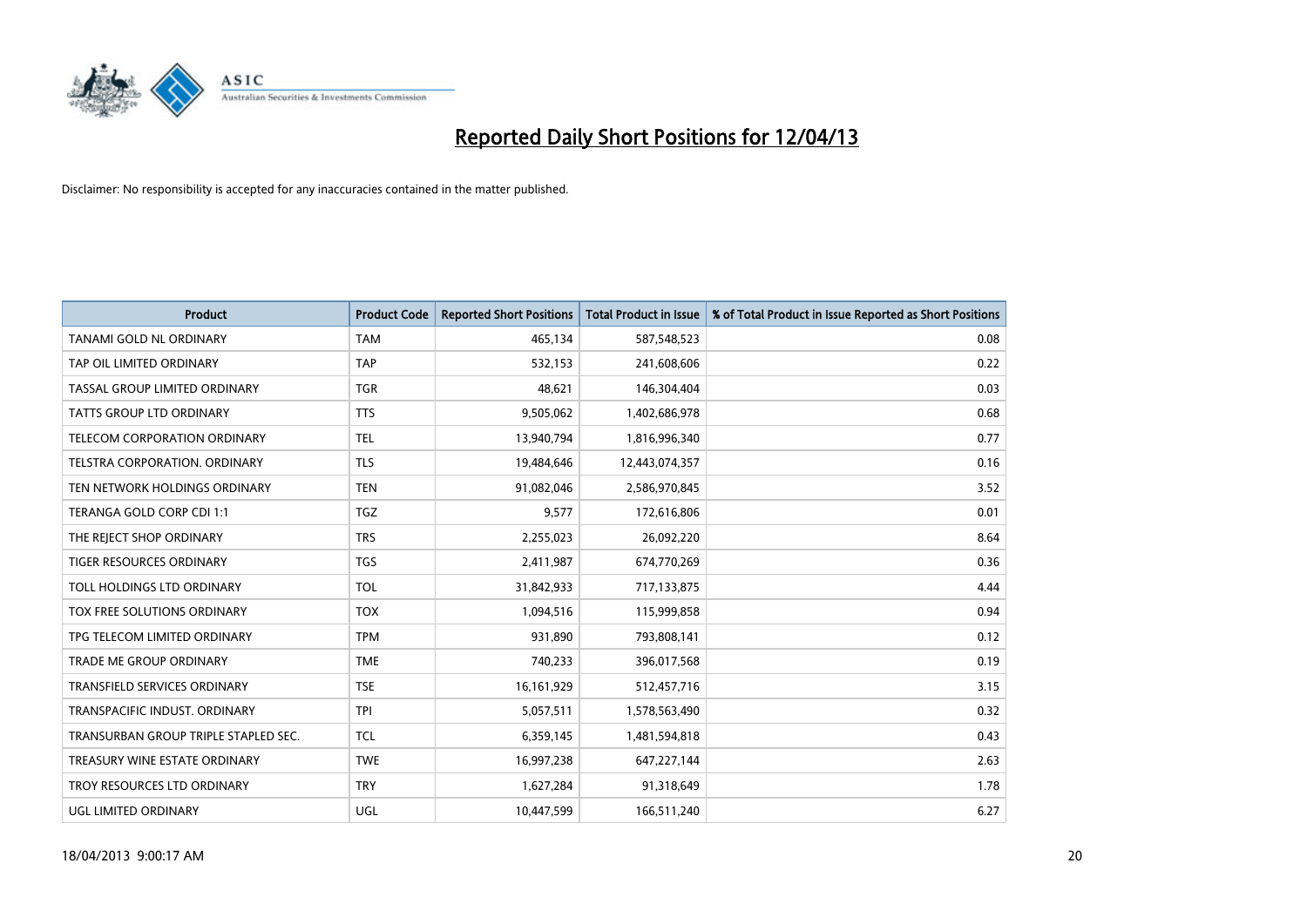

| <b>Product</b>                         | <b>Product Code</b> | <b>Reported Short Positions</b> | <b>Total Product in Issue</b> | % of Total Product in Issue Reported as Short Positions |
|----------------------------------------|---------------------|---------------------------------|-------------------------------|---------------------------------------------------------|
| UXC LIMITED ORDINARY                   | <b>UXC</b>          | 680,089                         | 308,755,043                   | 0.22                                                    |
| <b>VENTURE MINERALS ORDINARY</b>       | <b>VMS</b>          | 227,760                         | 287,320,170                   | 0.08                                                    |
| VIRGIN AUS HLDG LTD ORDINARY           | <b>VAH</b>          | 65,995,194                      | 2,455,775,111                 | 2.69                                                    |
| VNGD AUS SHARES ETF UNITS              | VAS                 | 774                             | 6,027,438                     | 0.01                                                    |
| <b>VOCUS COMMS LTD ORDINARY</b>        | <b>VOC</b>          | 112,671                         | 78,017,825                    | 0.14                                                    |
| <b>WATPAC LIMITED ORDINARY</b>         | <b>WTP</b>          | 55,253                          | 184,332,526                   | 0.03                                                    |
| <b>WDS LIMITED ORDINARY</b>            | <b>WDS</b>          | 7                               | 144,740,614                   | 0.00                                                    |
| WEBJET LIMITED ORDINARY                | <b>WEB</b>          | 220,696                         | 79,397,959                    | 0.28                                                    |
| <b>WESFARMERS LIMITED ORDINARY</b>     | <b>WES</b>          | 27,779,086                      | 1,006,660,776                 | 2.76                                                    |
| WESFARMERS LIMITED PARTIALLY PROTECTED | <b>WESN</b>         | 55,324                          | 150,532,822                   | 0.04                                                    |
| <b>WESTERN AREAS LTD ORDINARY</b>      | <b>WSA</b>          | 14,685,479                      | 196,843,803                   | 7.46                                                    |
| WESTERN DESERT RES. ORDINARY           | <b>WDR</b>          | 1,633,709                       | 360,853,631                   | 0.45                                                    |
| WESTFIELD GROUP ORD/UNIT STAPLED SEC   | <b>WDC</b>          | 7,821,727                       | 2,209,041,770                 | 0.35                                                    |
| WESTFIELD RETAIL TST UNIT STAPLED      | <b>WRT</b>          | 10,368,471                      | 3,054,166,195                 | 0.34                                                    |
| <b>WESTPAC BANKING CORP ORDINARY</b>   | <b>WBC</b>          | 27,424,493                      | 3,103,729,084                 | 0.88                                                    |
| WHITE ENERGY COMPANY ORDINARY          | <b>WEC</b>          | 252,811                         | 322,974,494                   | 0.08                                                    |
| WHITEHAVEN COAL ORDINARY               | <b>WHC</b>          | 85,085,332                      | 1,025,635,023                 | 8.30                                                    |
| WHK GROUP LIMITED ORDINARY             | <b>WHG</b>          | 15,195                          | 265,200,652                   | 0.01                                                    |
| WINDIMURRA VANADIUM ORDINARY           | <b>WVL</b>          | 20,461                          | 19,284,366                    | 0.11                                                    |
| WOODSIDE PETROLEUM ORDINARY            | <b>WPL</b>          | 1,883,630                       | 823,910,657                   | 0.23                                                    |